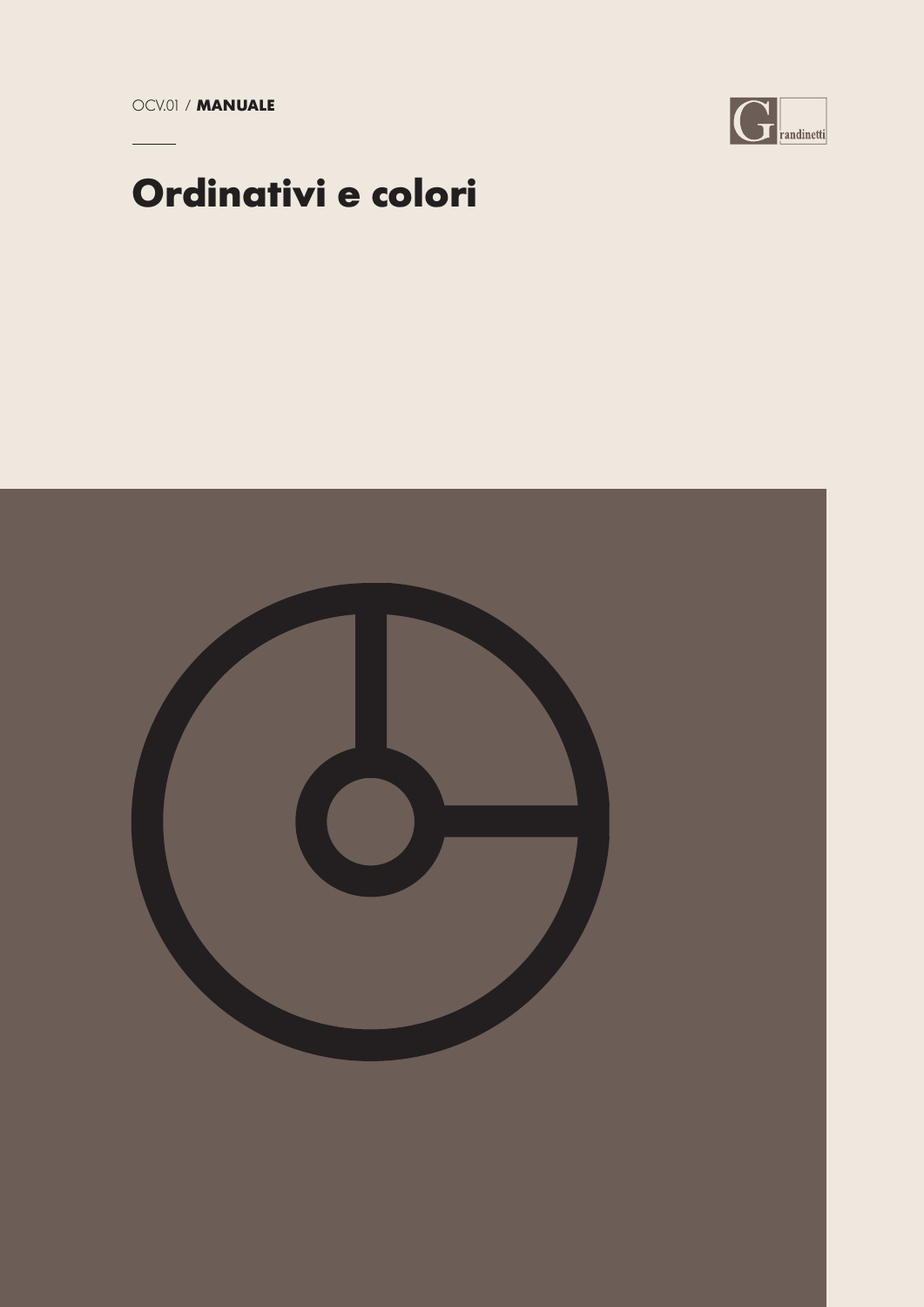

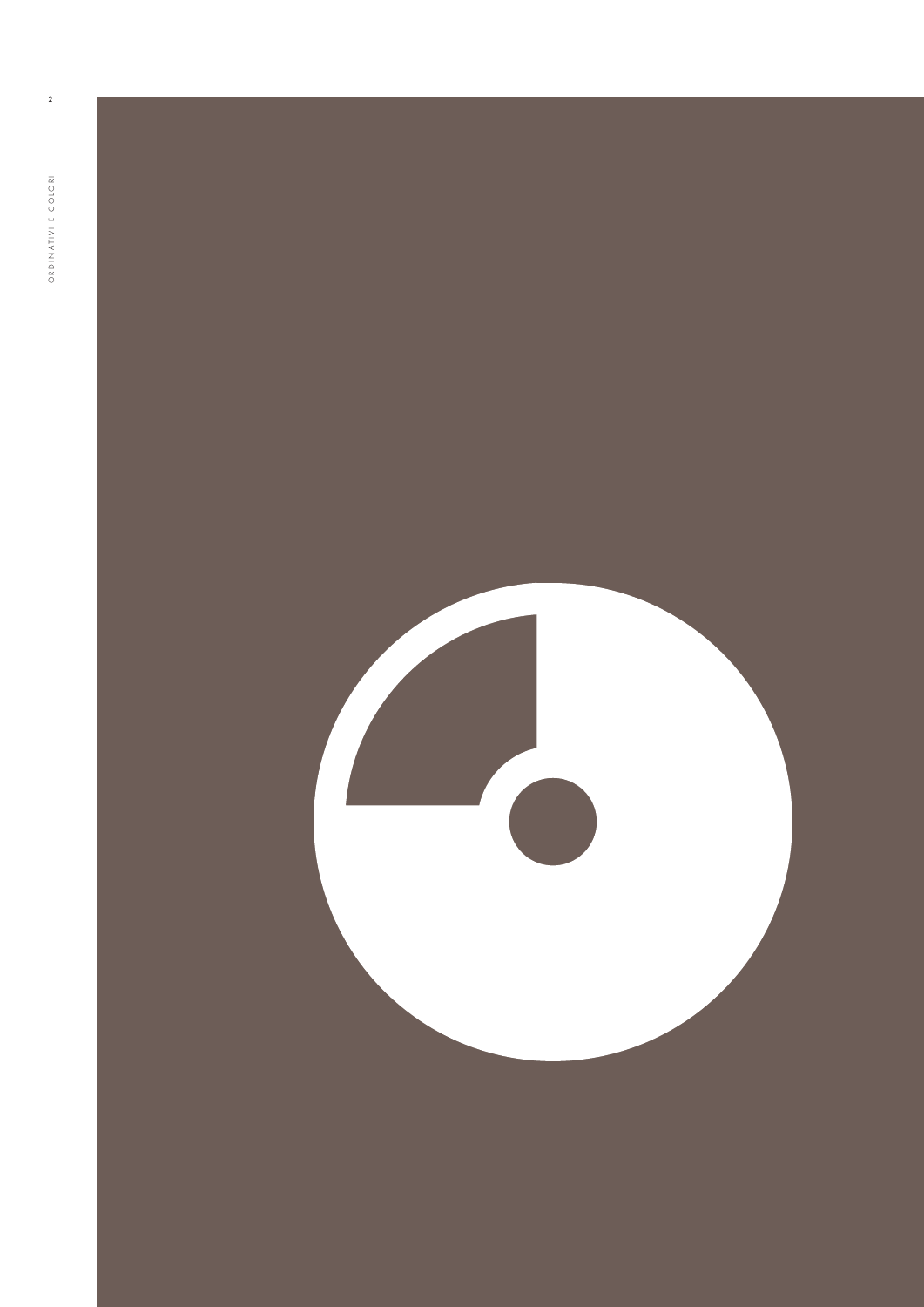3

## **Avvertenze importanti per la scelta dei colori**

#### **Parte integrante di questo catalogo è il fascicolo "Conoscere la Graniglia"**

*—*

Consigliamo vivamente di consultarlo al fine di conoscere bene il prodotto, onde evitare errori di scelte, di progettazione ed esecuzione dei lavori.

- Non accostare colori uguali tra decoro e tinta unita per non evidenziare le tonalità diverse tra le due.
- Non accostare tappeti e tinte unite dello stesso colore; quando sussiste questa particolare esigenza usufruire delle tinte unite prodotte manualmente.
- Quanto al punto 1 e 2 va particolarmente preso in considerazione specie quando si scelgono decori senza bordino es. CA1, DS 3, DS 4, DS 5 ed altri.
- Apporre i codici corrispondenti ai colori desiderati nelle apposite linee.
- Sui casi che ricorrono barrare la casella dell'angolo desiderato (tronco o continuo).

### *An integral part of this catalogue is the file "Knowing Terrazzo"*

*We strongly recommend reading it in order to become better acquainted with the product and avoid selection and planning errors.*

- *• Do not combine the same colors between decorated tiles and plain colors in order not to highlight the different shades between the two.*
- *• Do not combine "tappeti" tiles and plain colors tiles of the same color; when this particular need exists, ask for "handmande plain color tiles".*
- *• As for points 1 and 2, it should be particularly taken into consideration especially when choosing decorations without a border for example CA1 - DS 3 - DS 4 - DS 5 etc.*
- *• Put the corresponding codes to the desired colors in the appropriate lines.*
- *• On recurring cases, check the box of the desired corner (tronco or continuo).*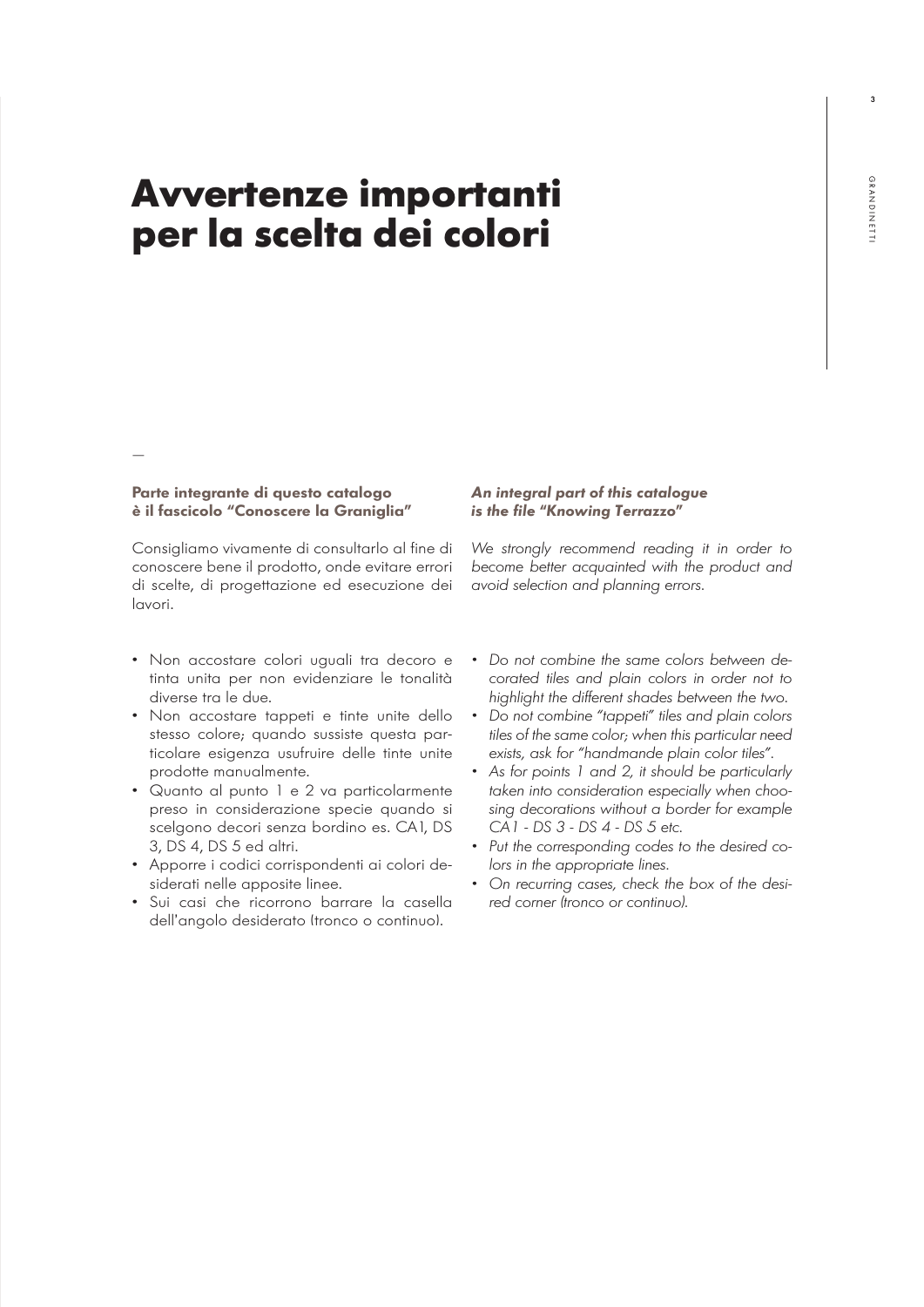



**B3**







**B4SO**







ORDINATIVI E COLORI ORDINATIVI E COLORI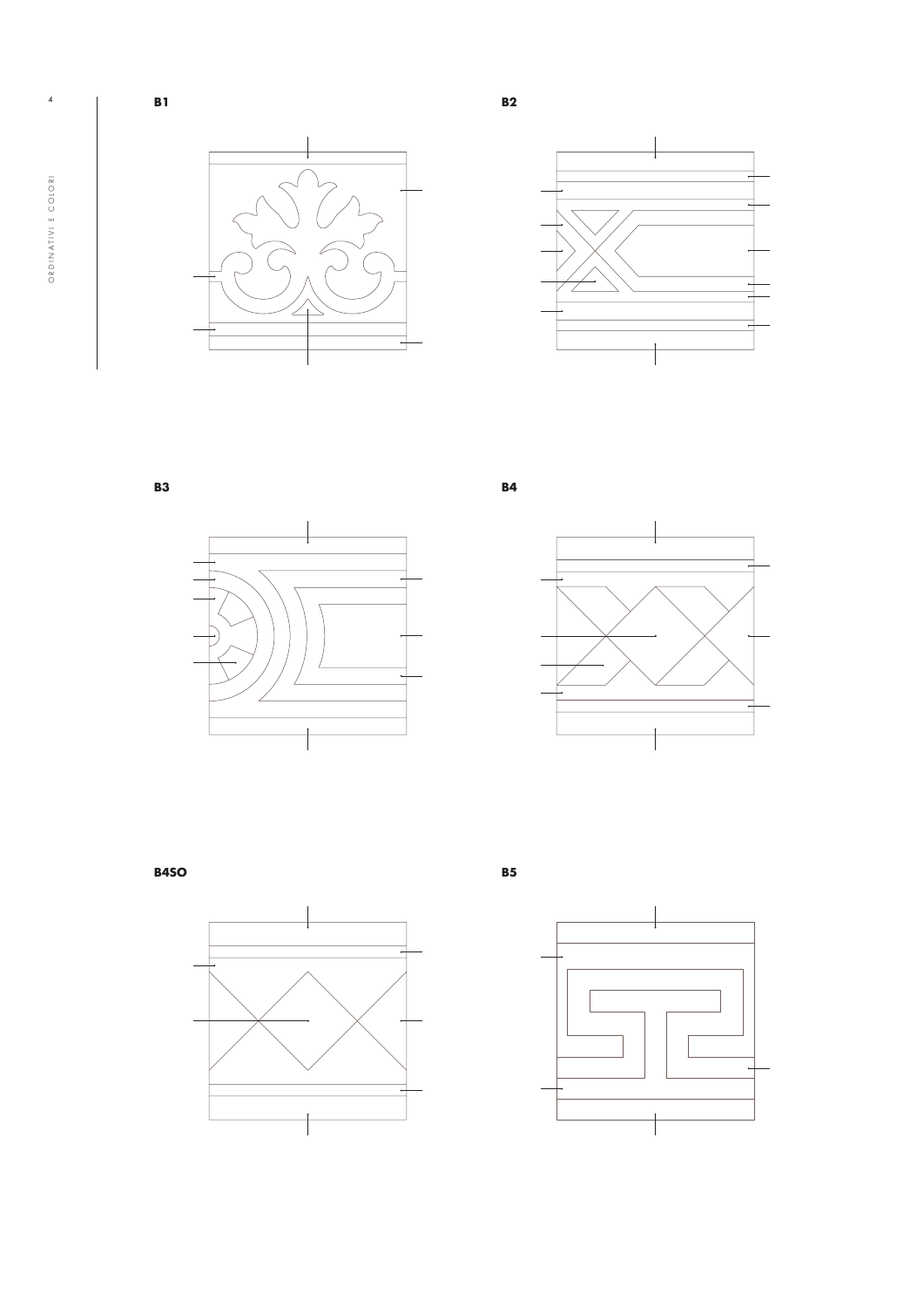







**B12F**





**B7**

**B9**

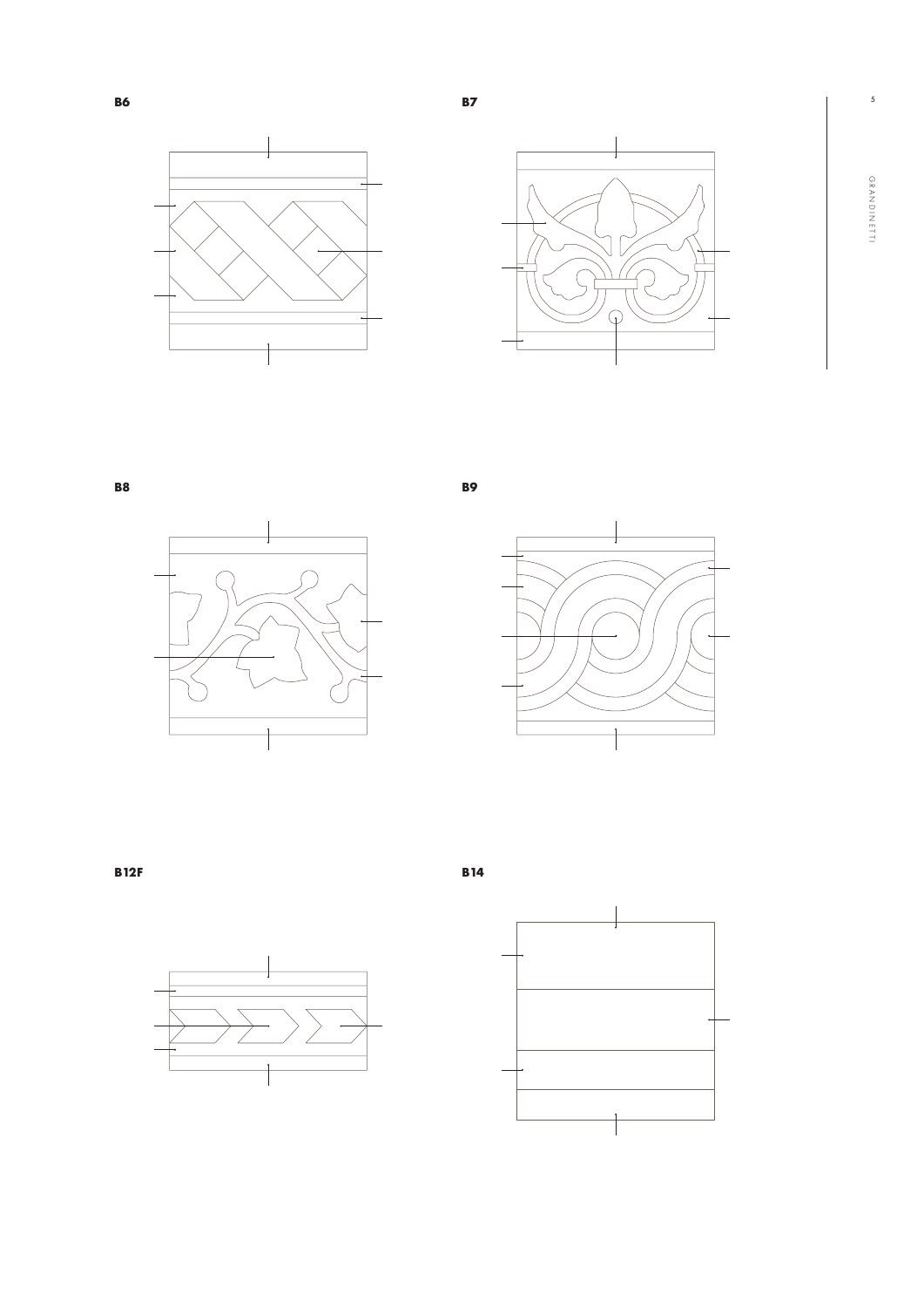

**B17**





**B16**



**B20**



**B21**



ORDINATIVI E COLORI ORDINATIVI E COLORI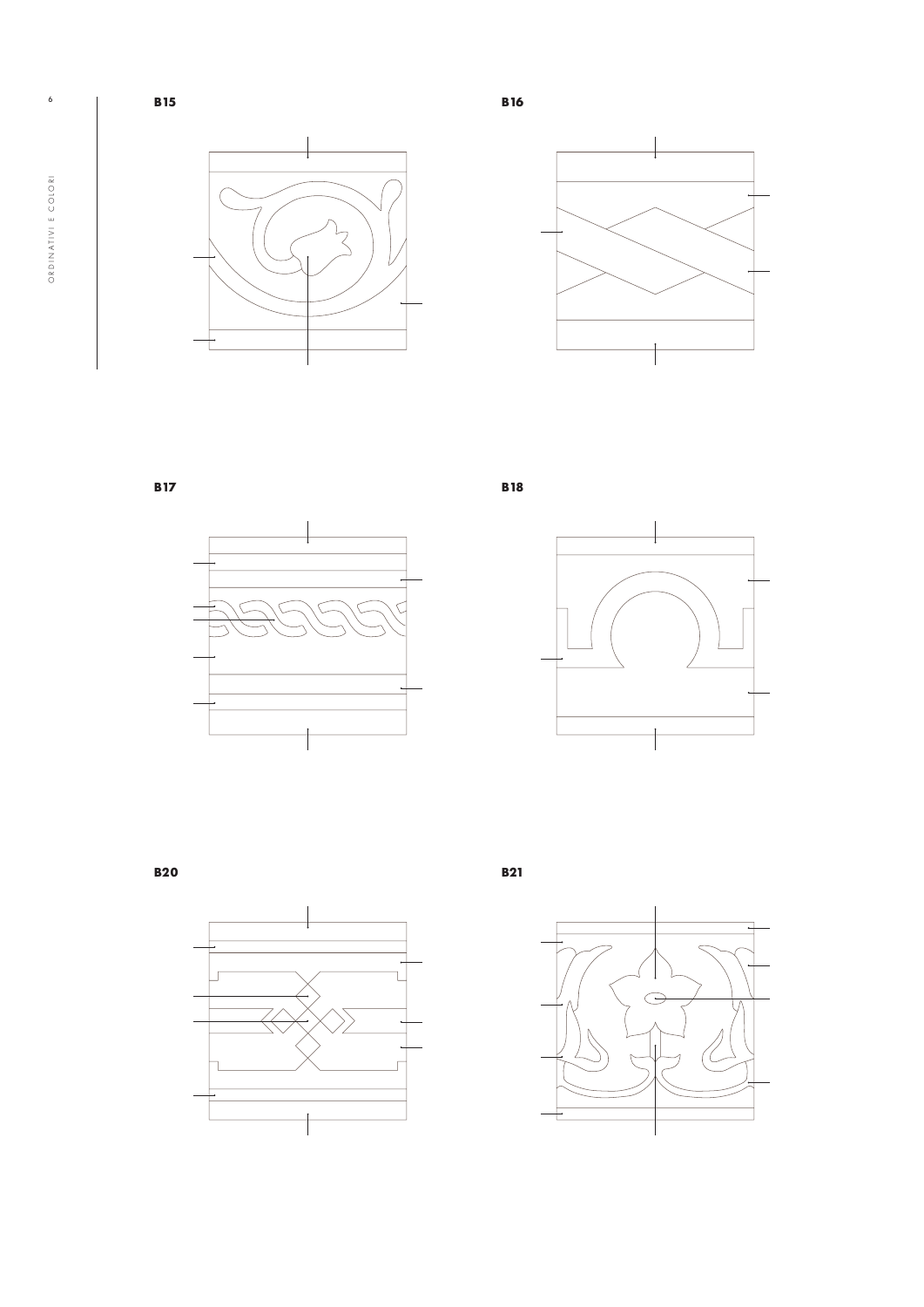**B29**















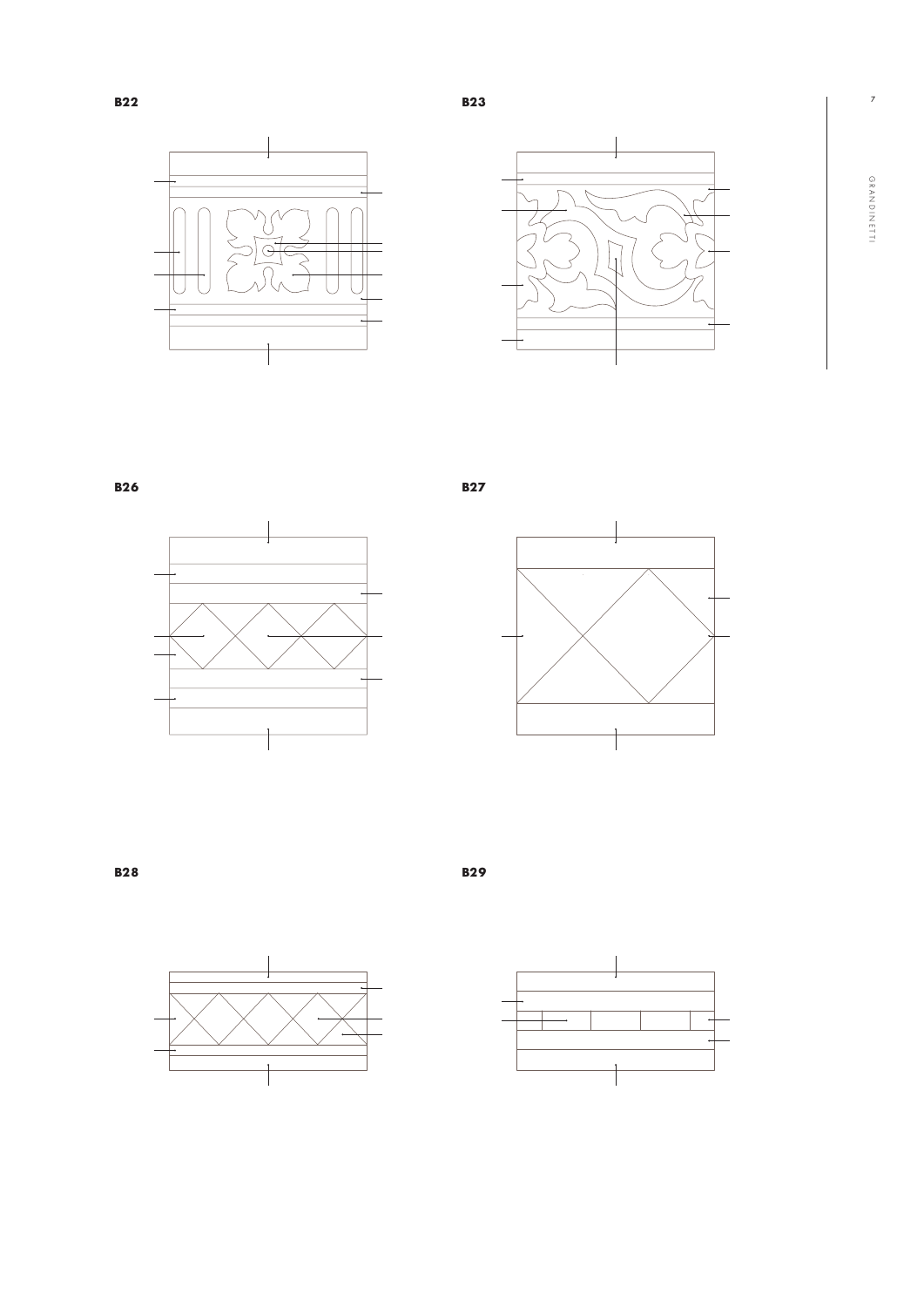

**B32**

**B33**

**B31**









**B35**

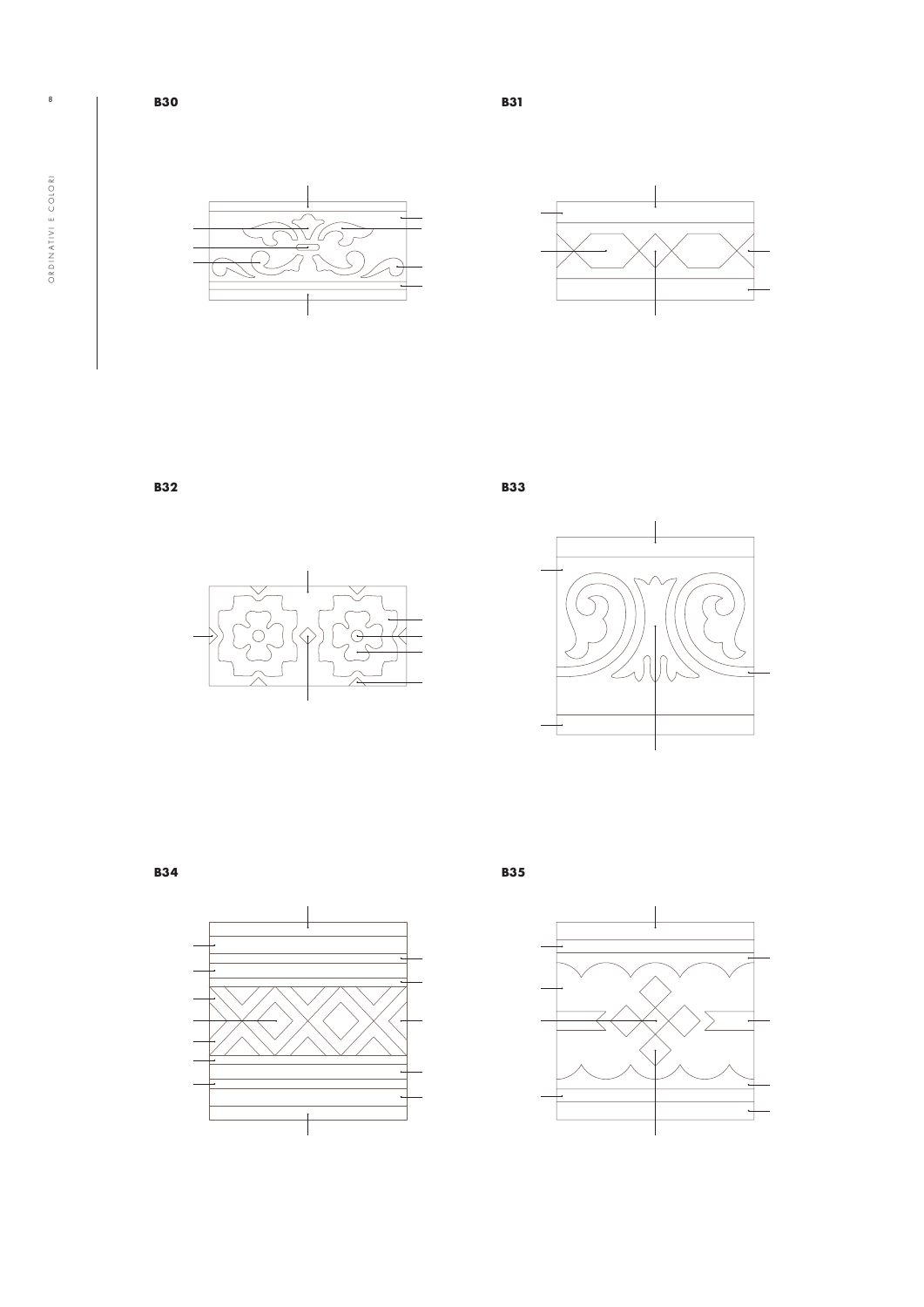



**B38**





**B40**



**B42**

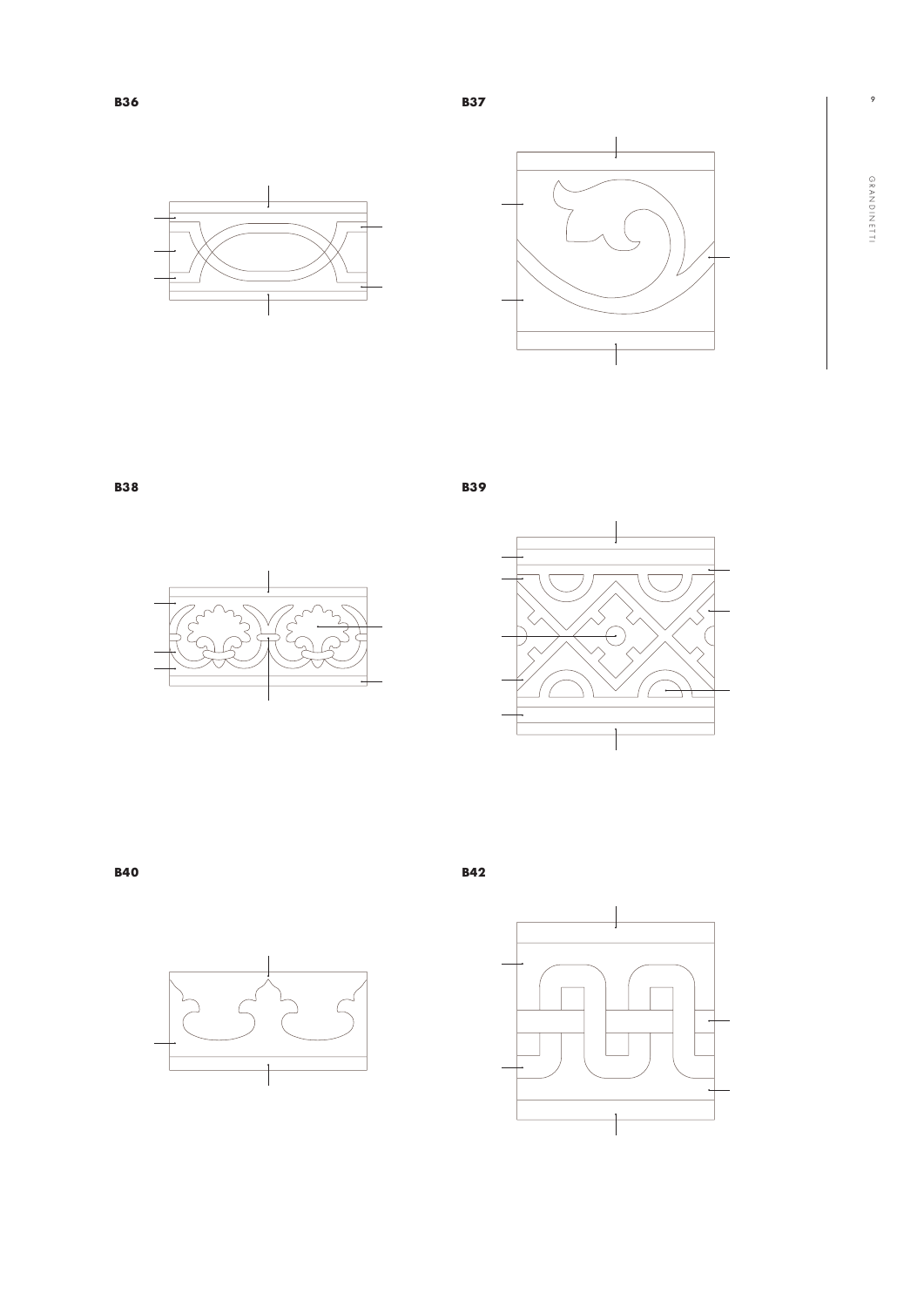

10







**B46**

**B44**

**B47**





**B48**



**B49**

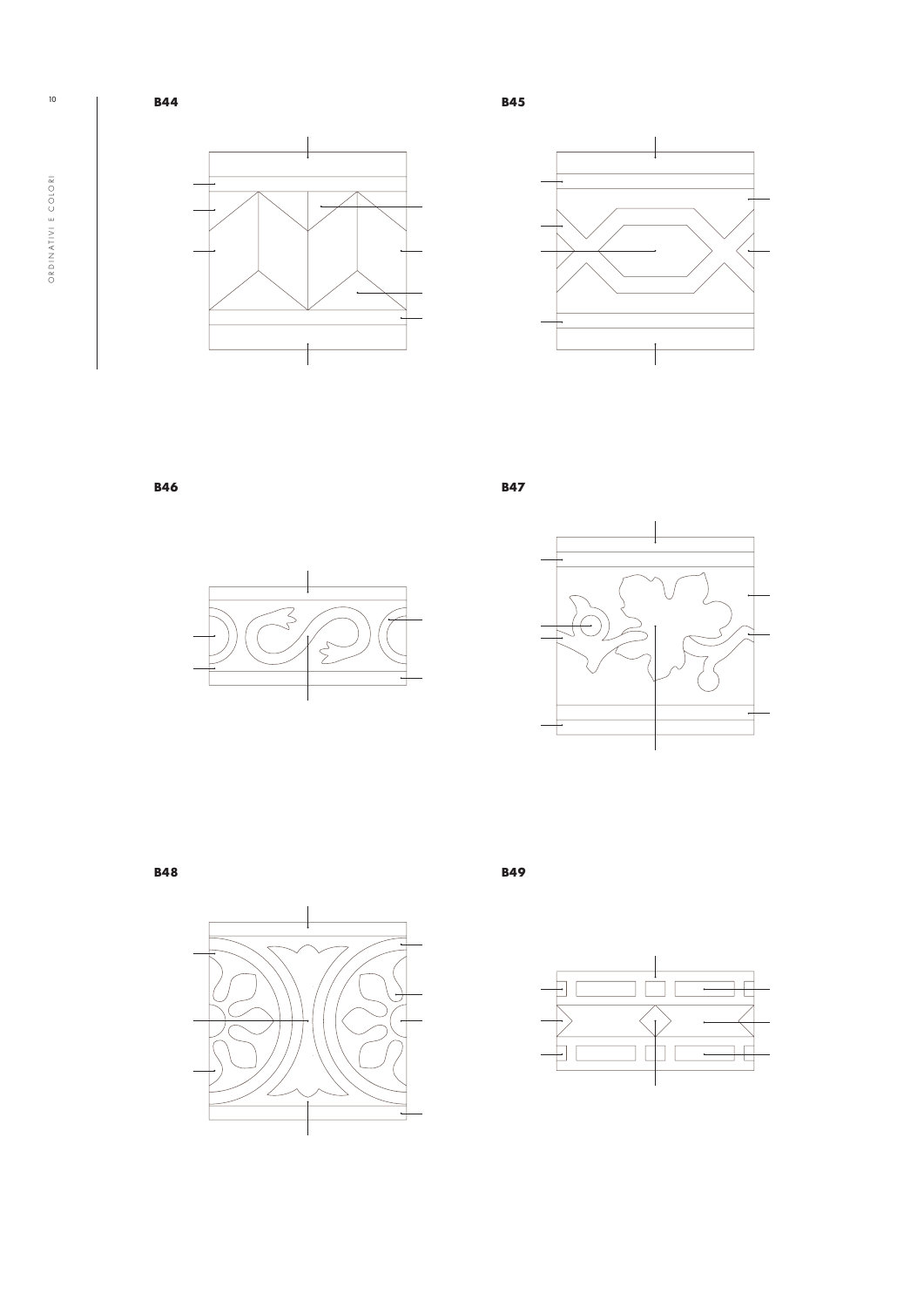



**B53**









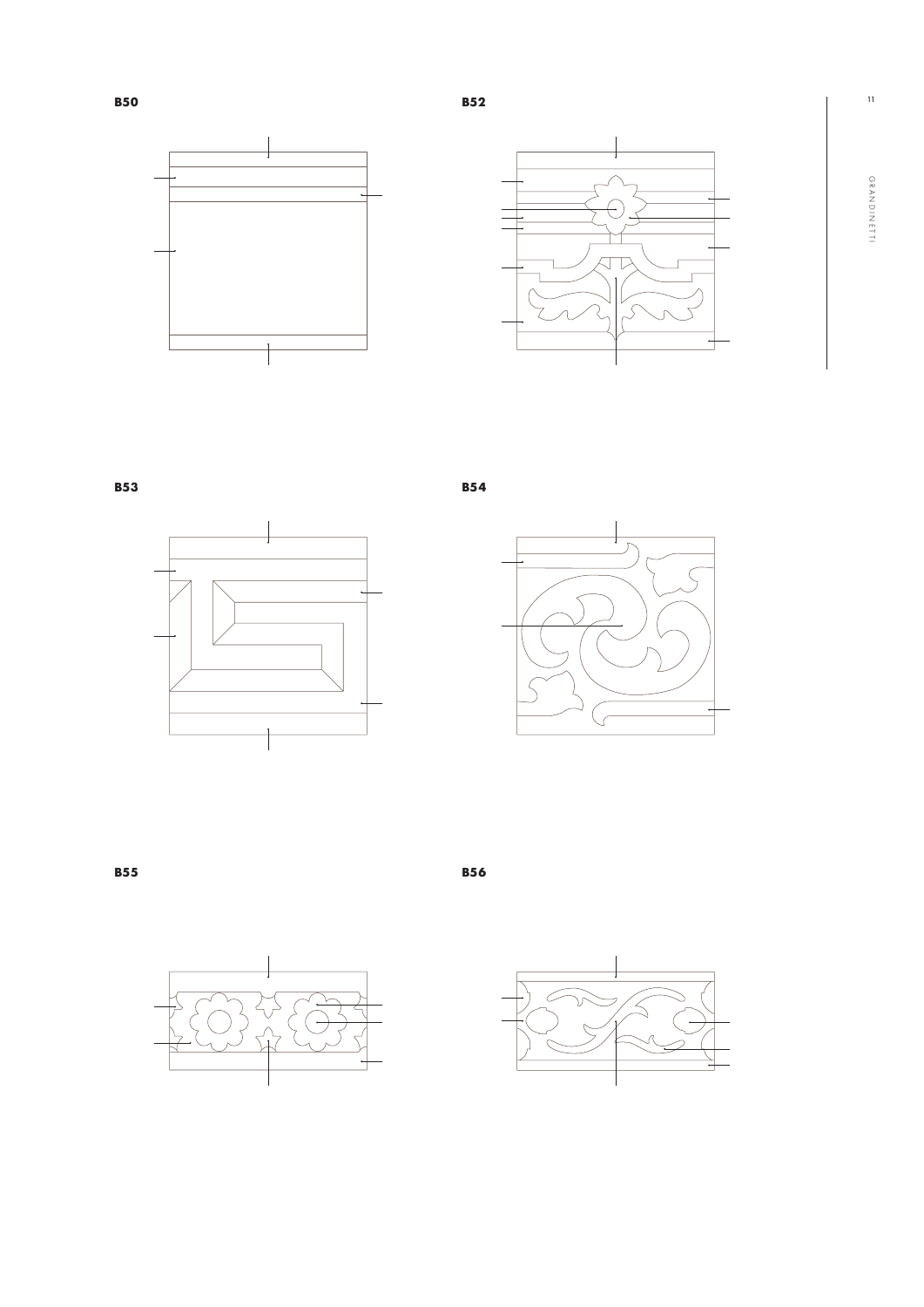





**B60**

**B58**



**B61**



**B62**

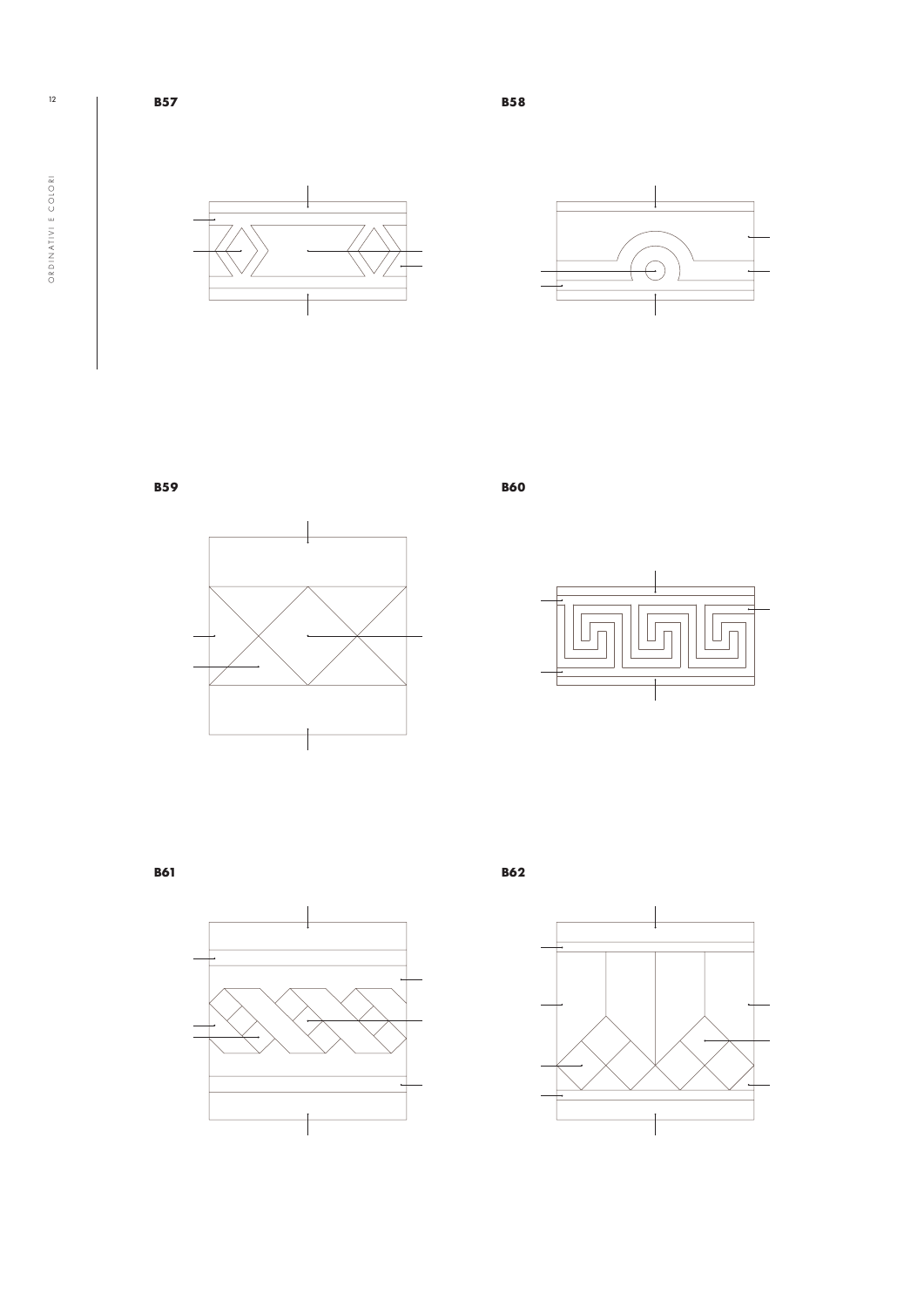













**B68**



GRANDINETTI

BANNUNETTI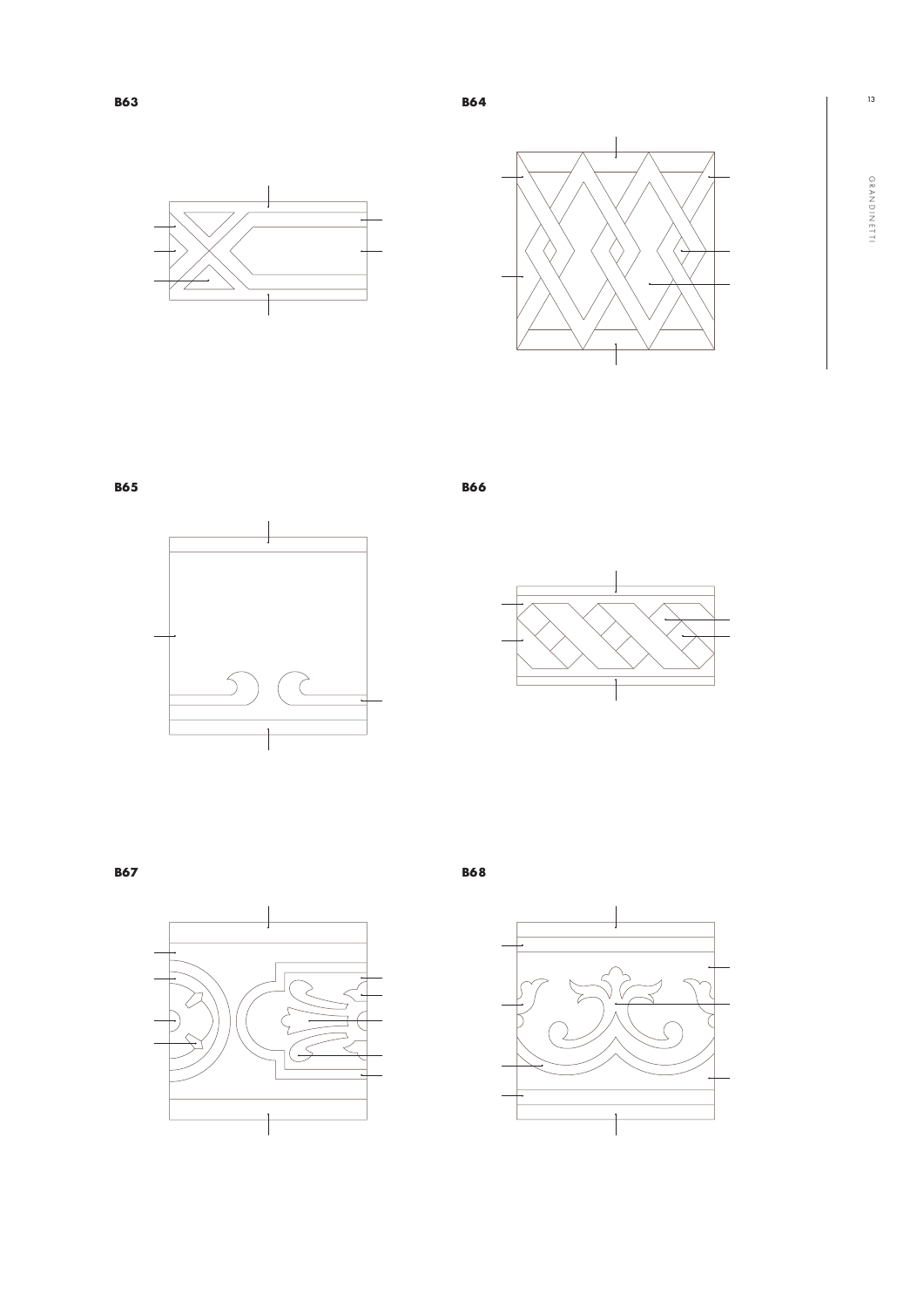







**B70**



**B73**



**B74**

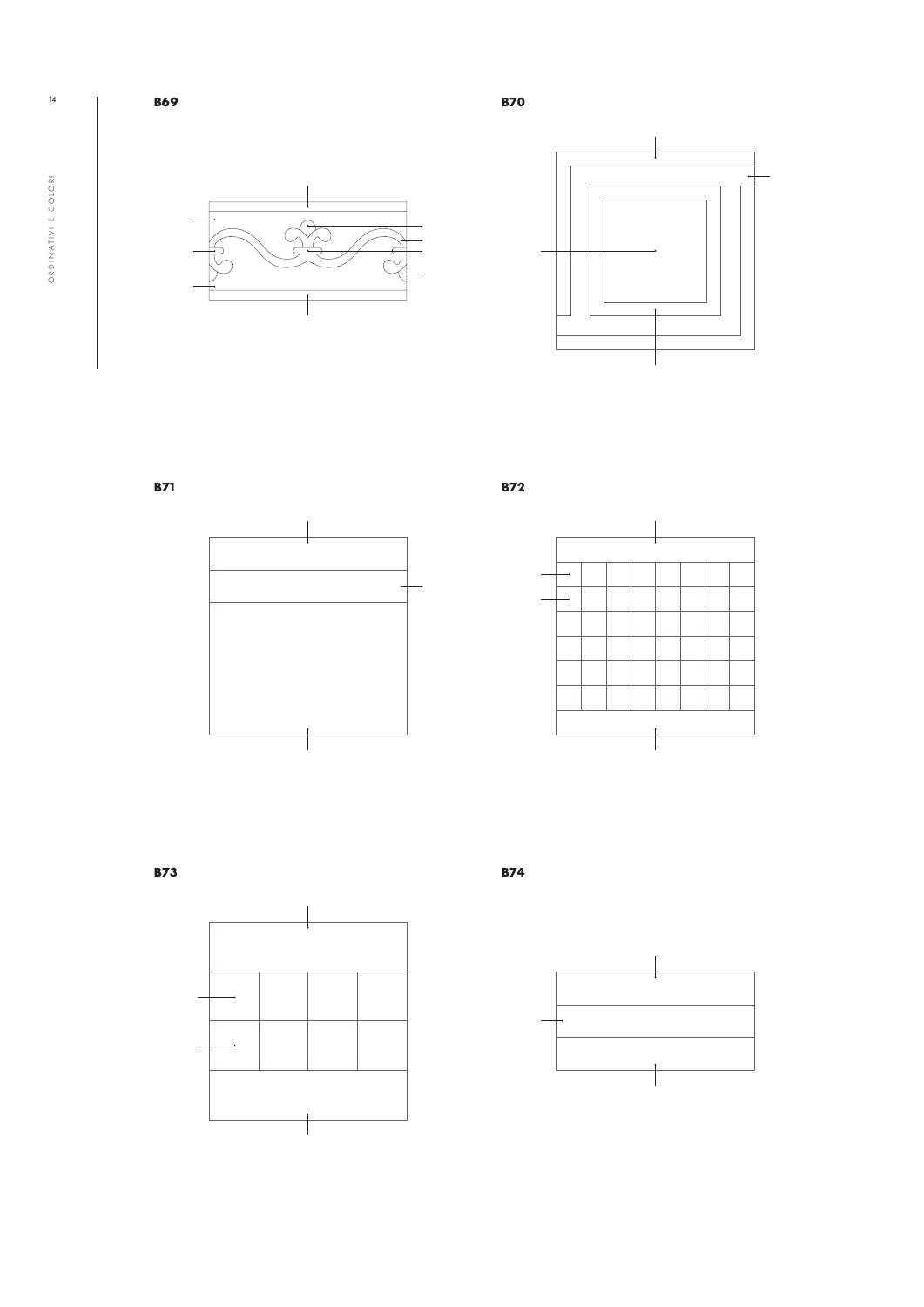



**B78**





**B80**





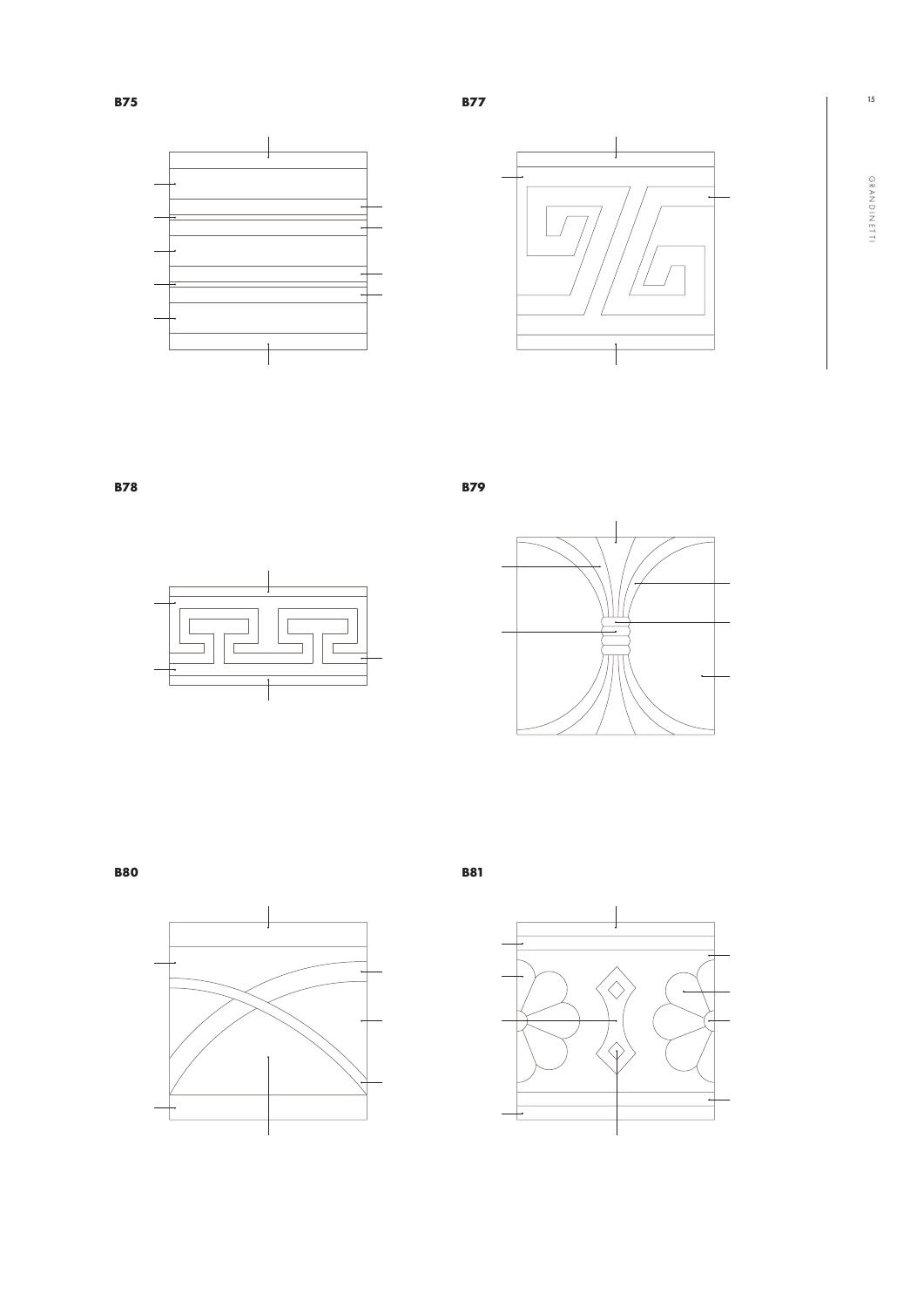











**B86**







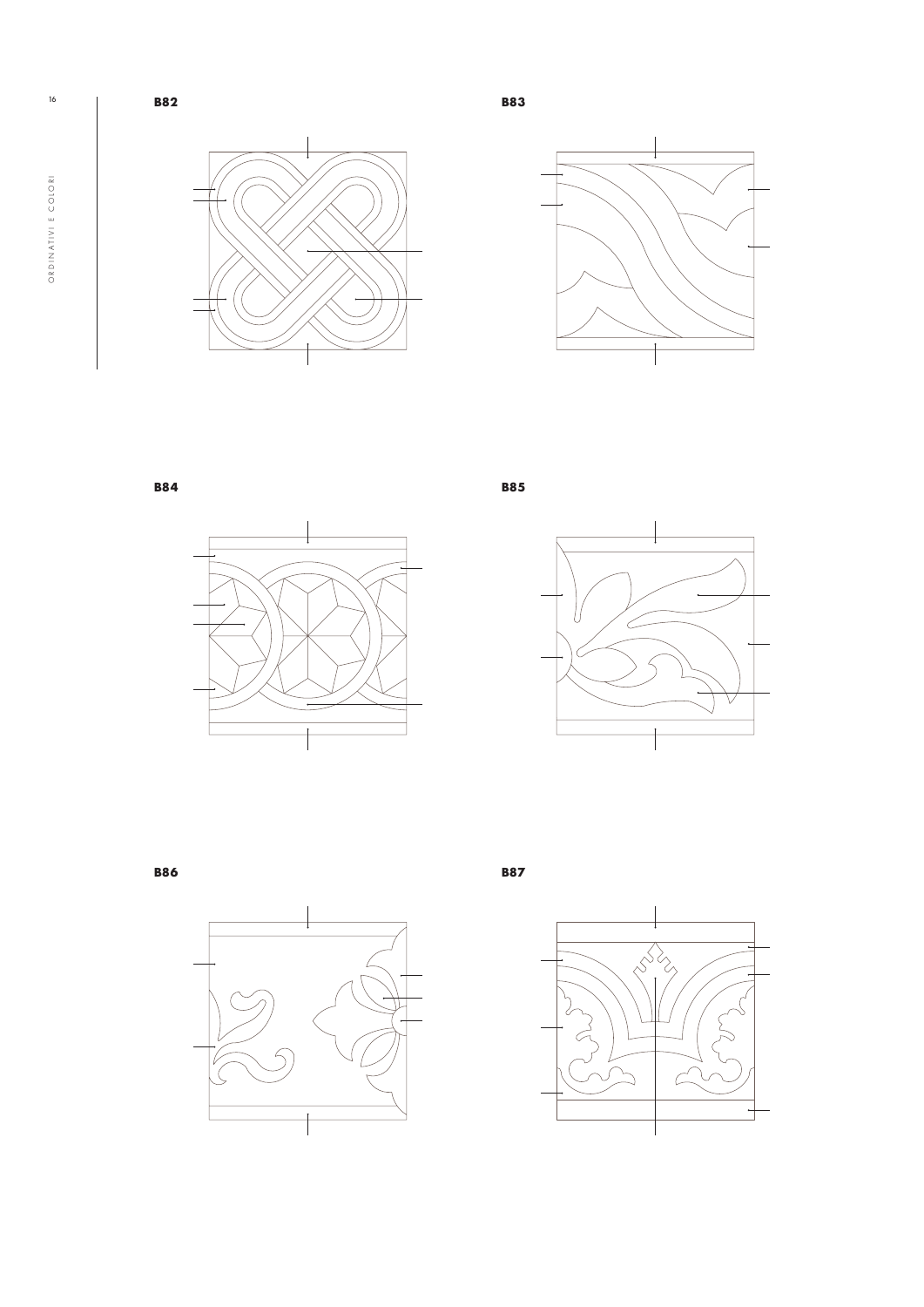



**B90**





**B92**



**B93**

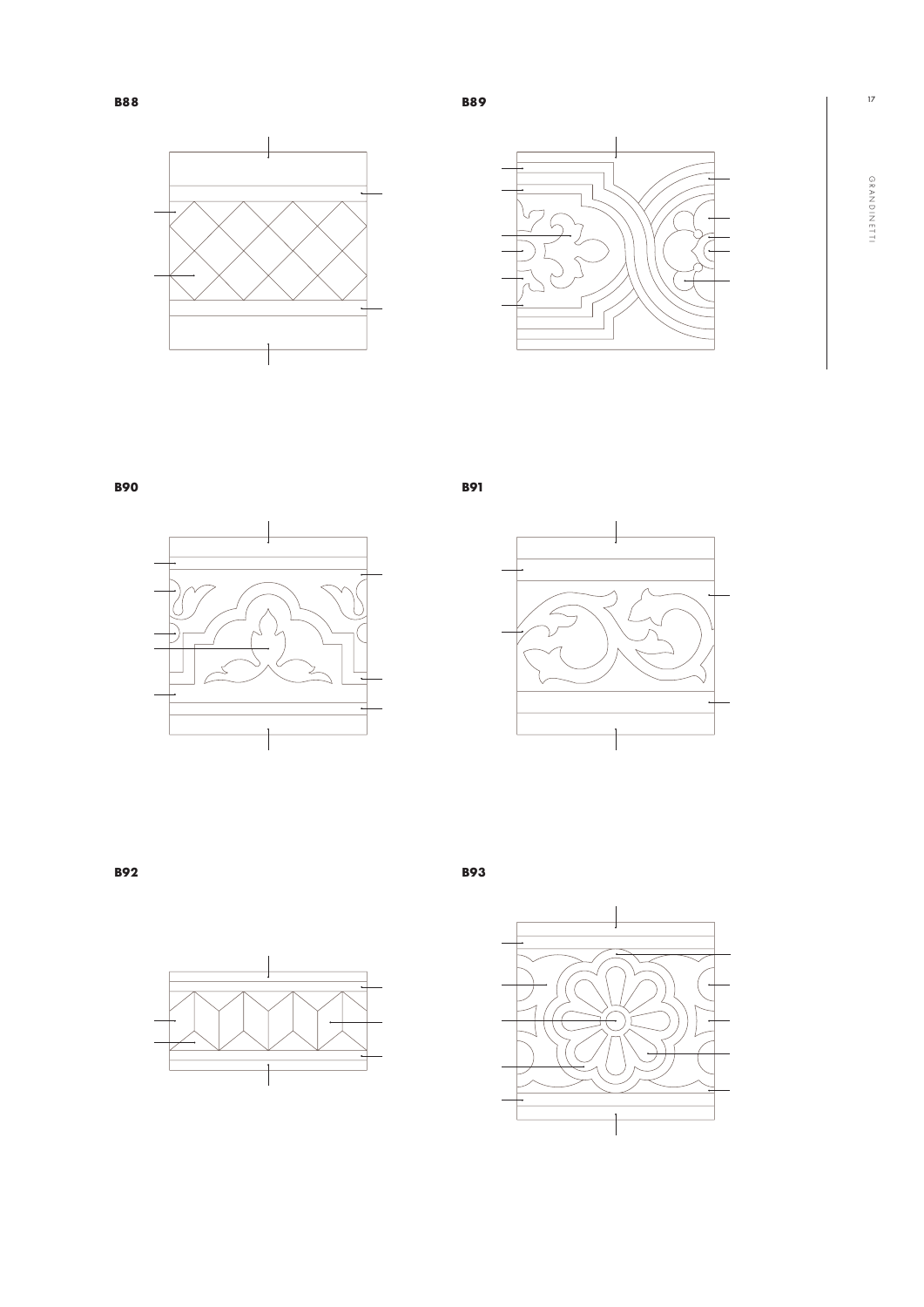**BT41**





**BT43**

**B10 L1**



**B11 L1**



**B13 L1**

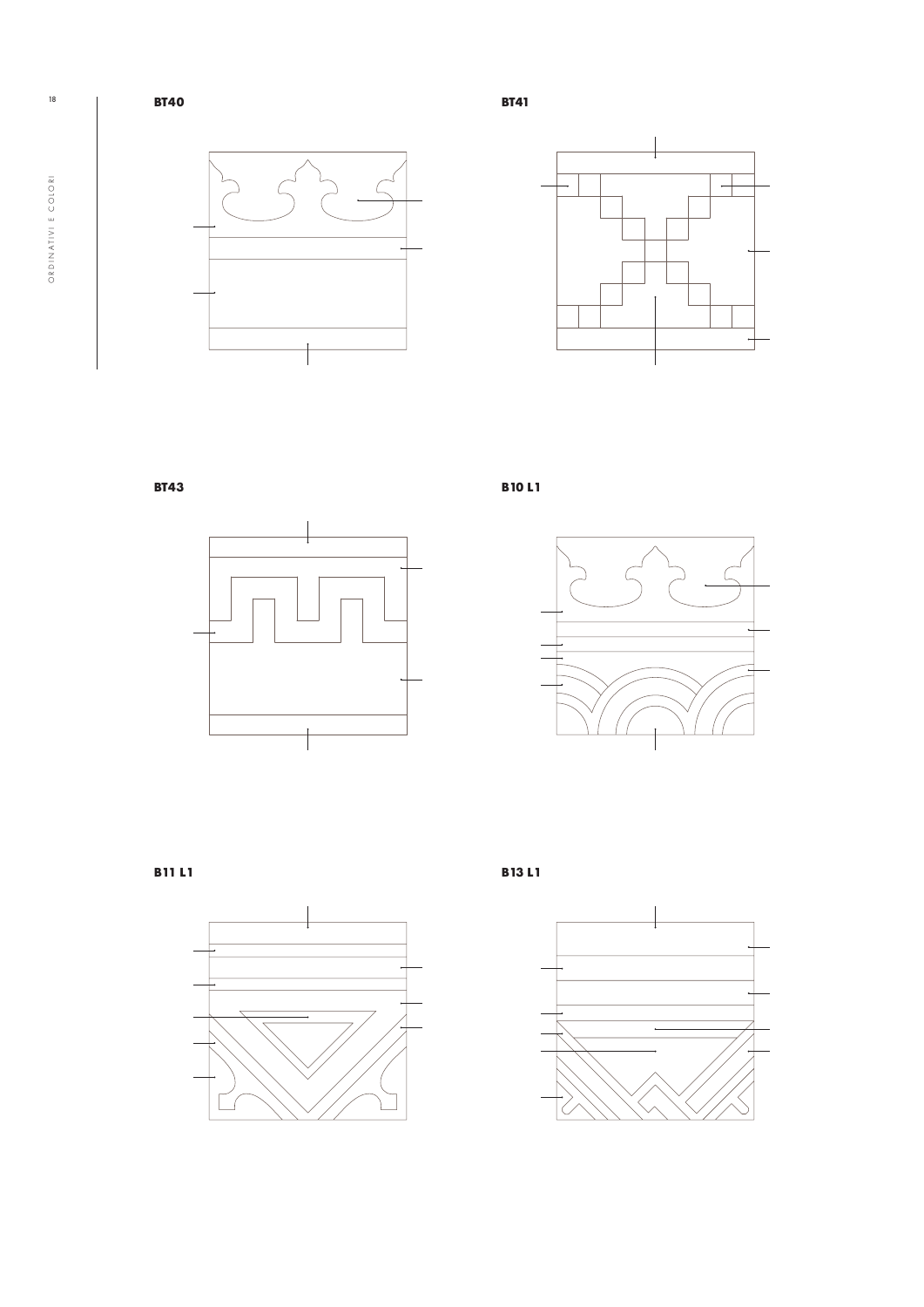



GRANDINETTI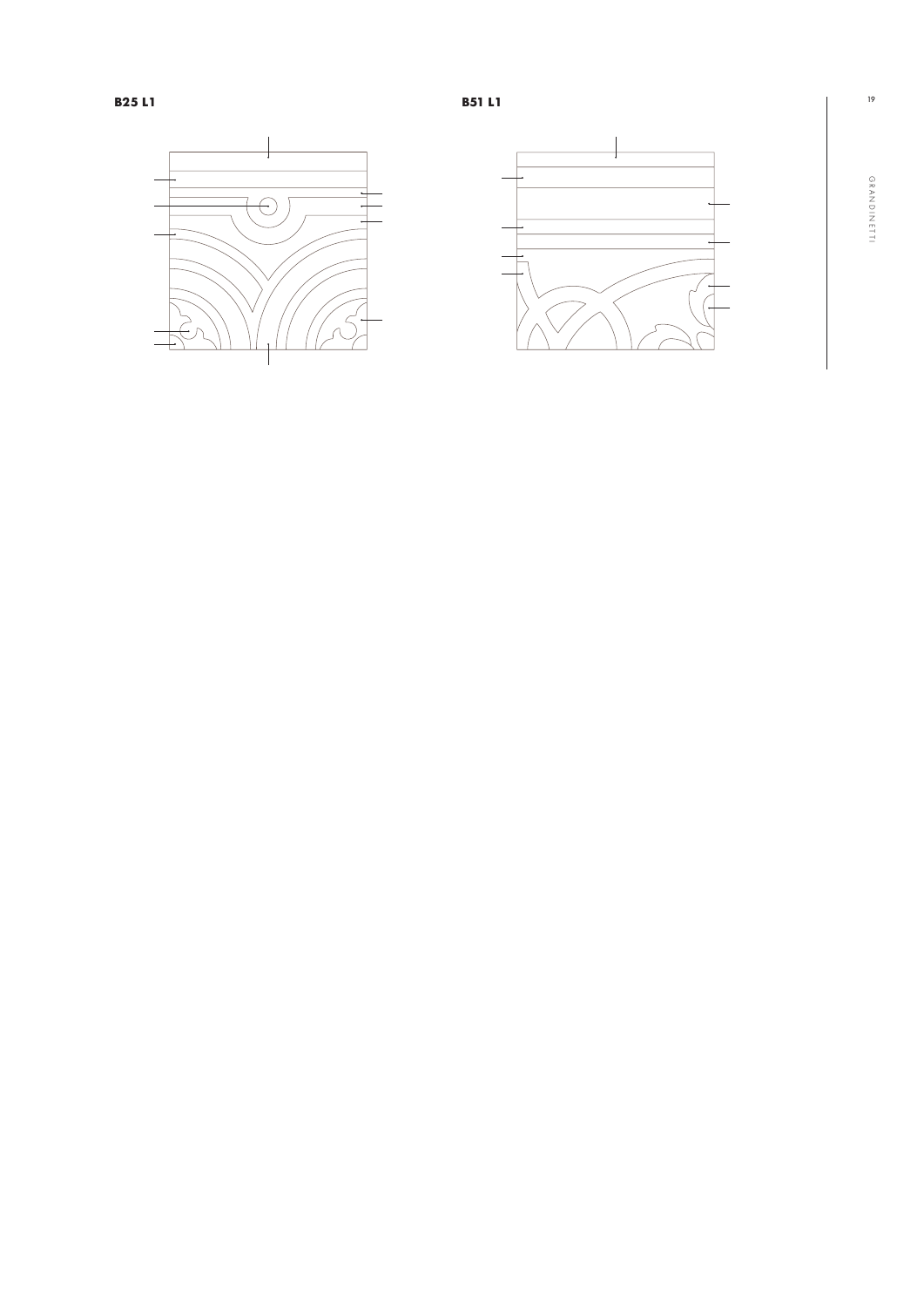20





**T3**





**T5**



**T6**

**T2**

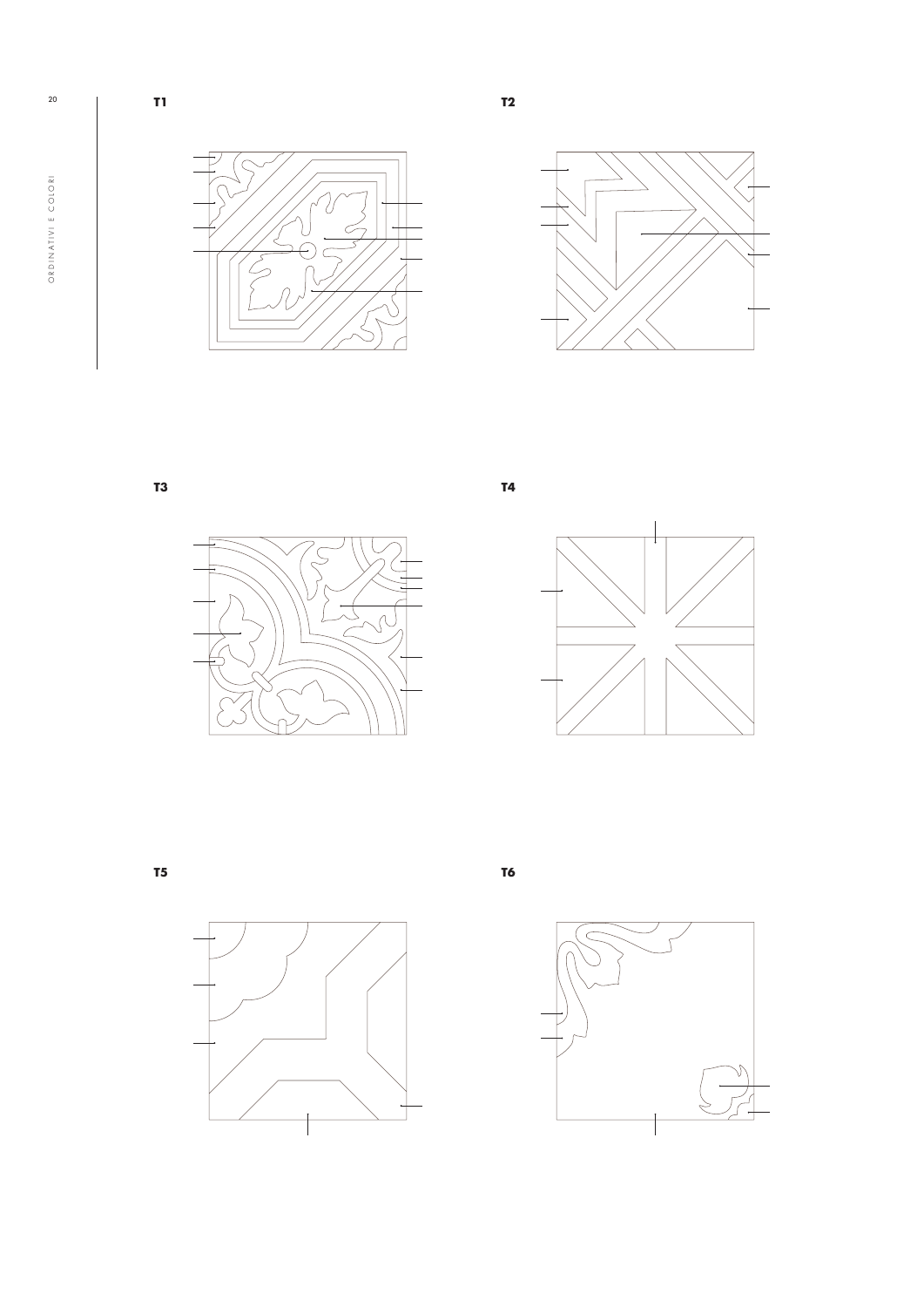







**T11**





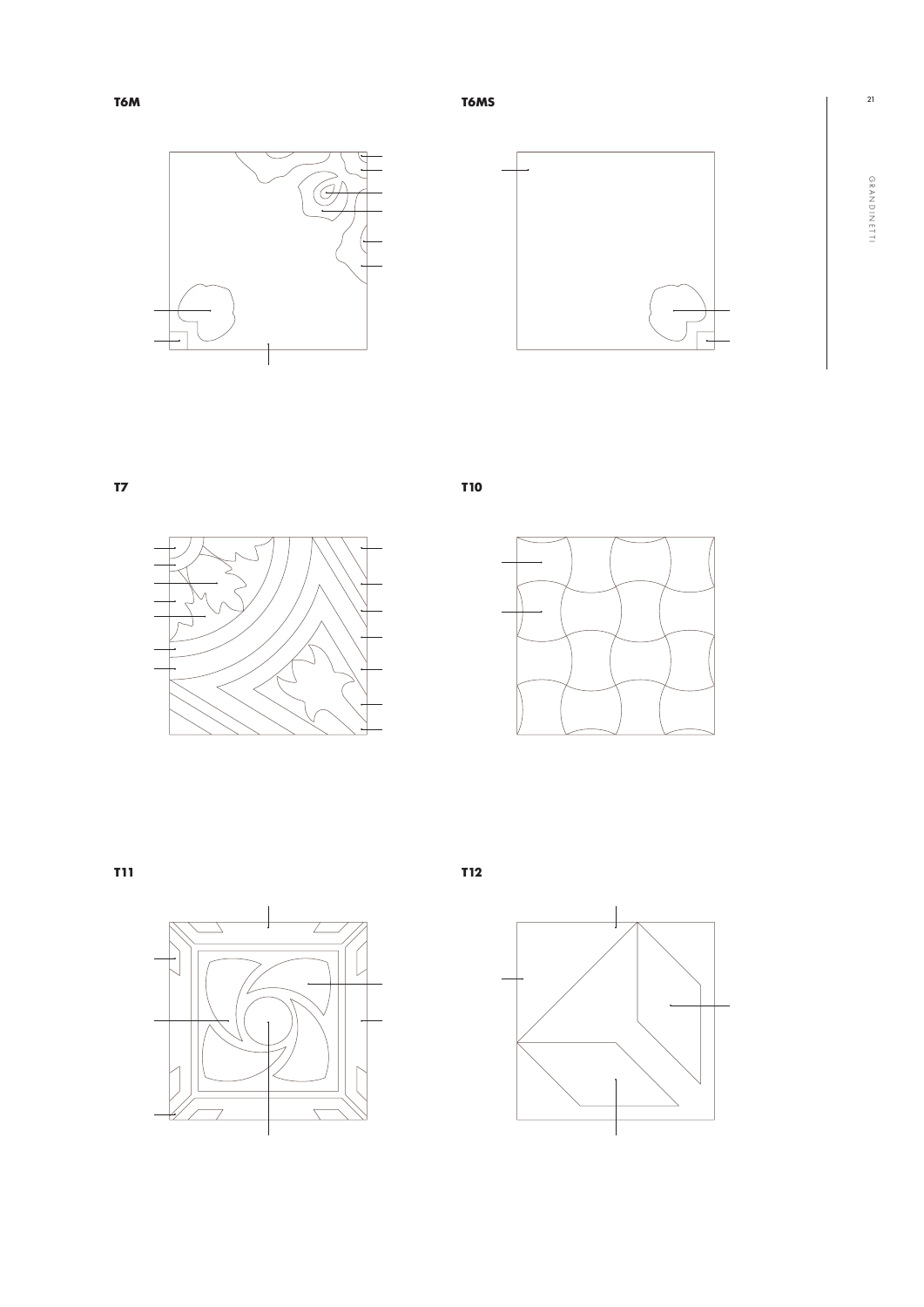

22





**T16**







**T18**





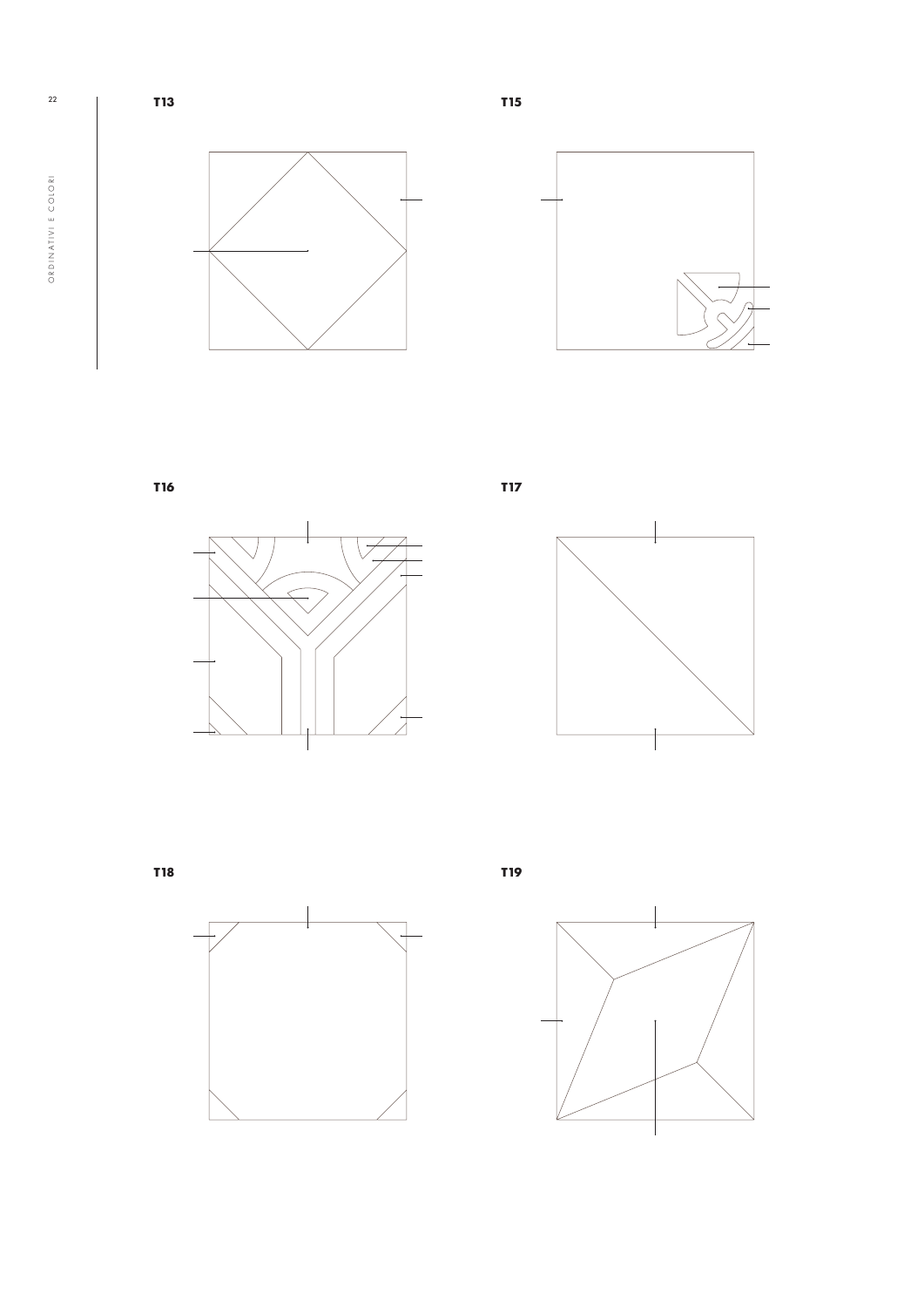







**T23**



**T24/M**

**T22/L1**

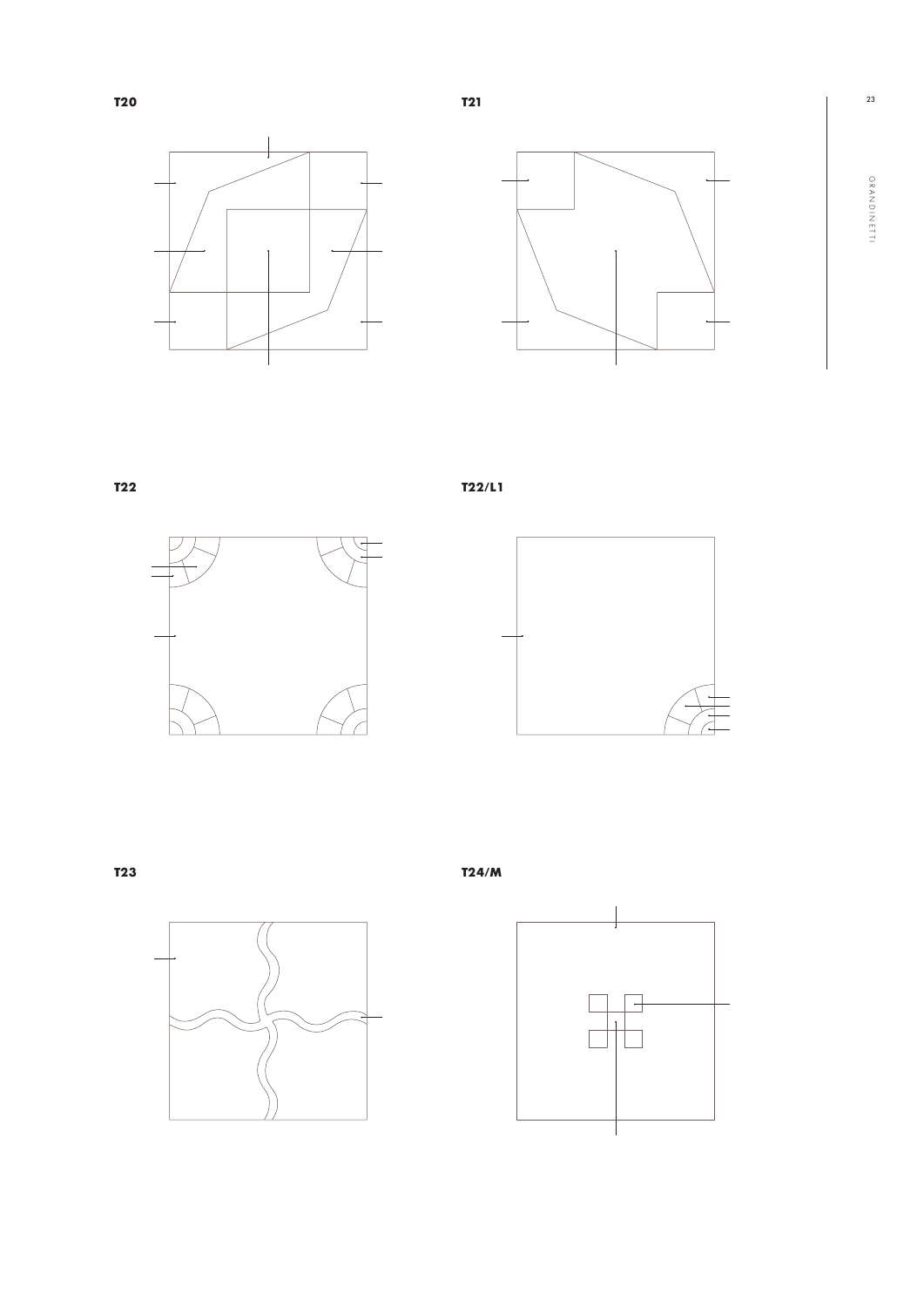**T24MS**



**T26**



**T27**

**T25**



**T28**





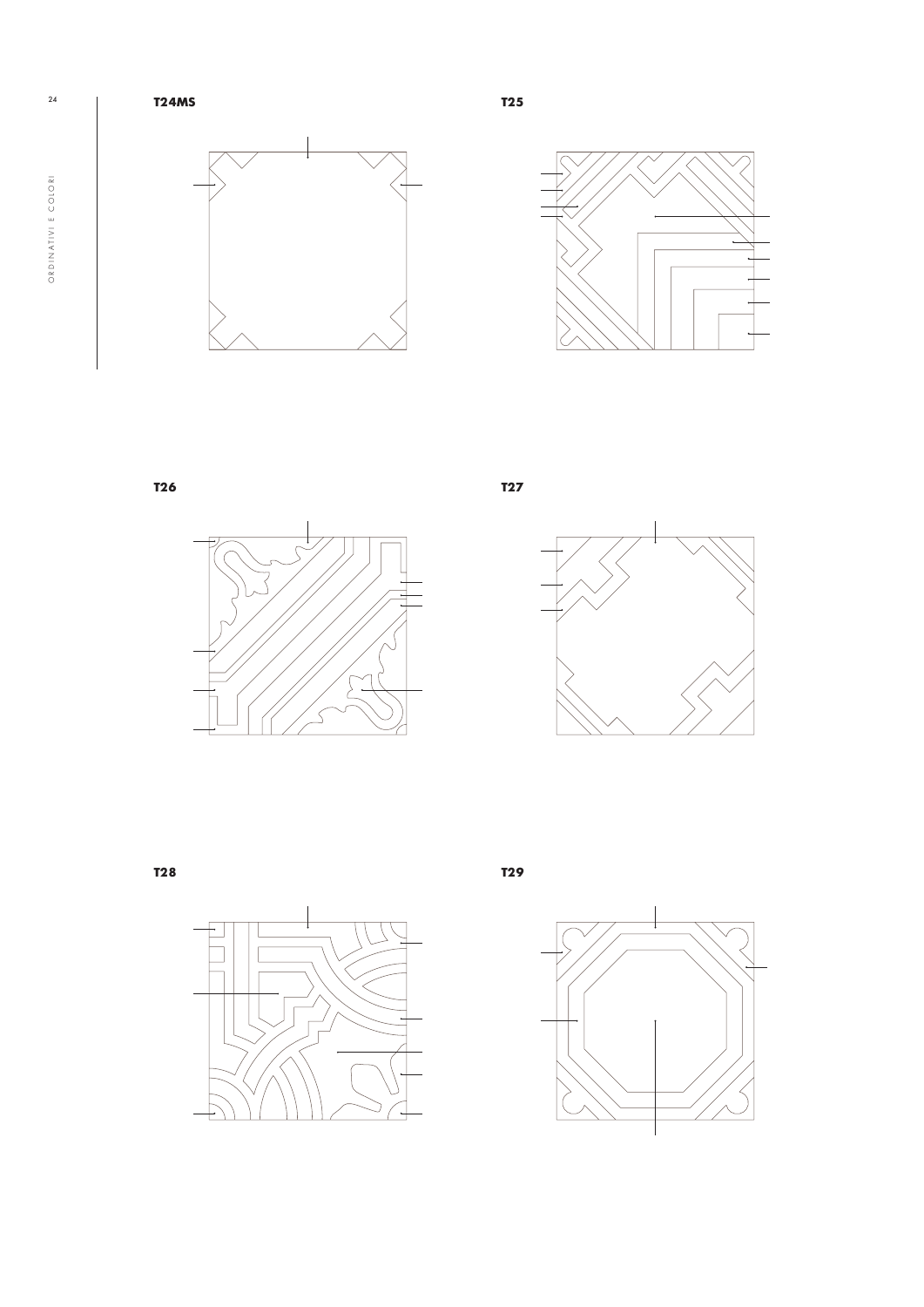

| __ |  |  |  |  |
|----|--|--|--|--|
| —— |  |  |  |  |
|    |  |  |  |  |
|    |  |  |  |  |
|    |  |  |  |  |
|    |  |  |  |  |
|    |  |  |  |  |
|    |  |  |  |  |





**T34**



**T35**

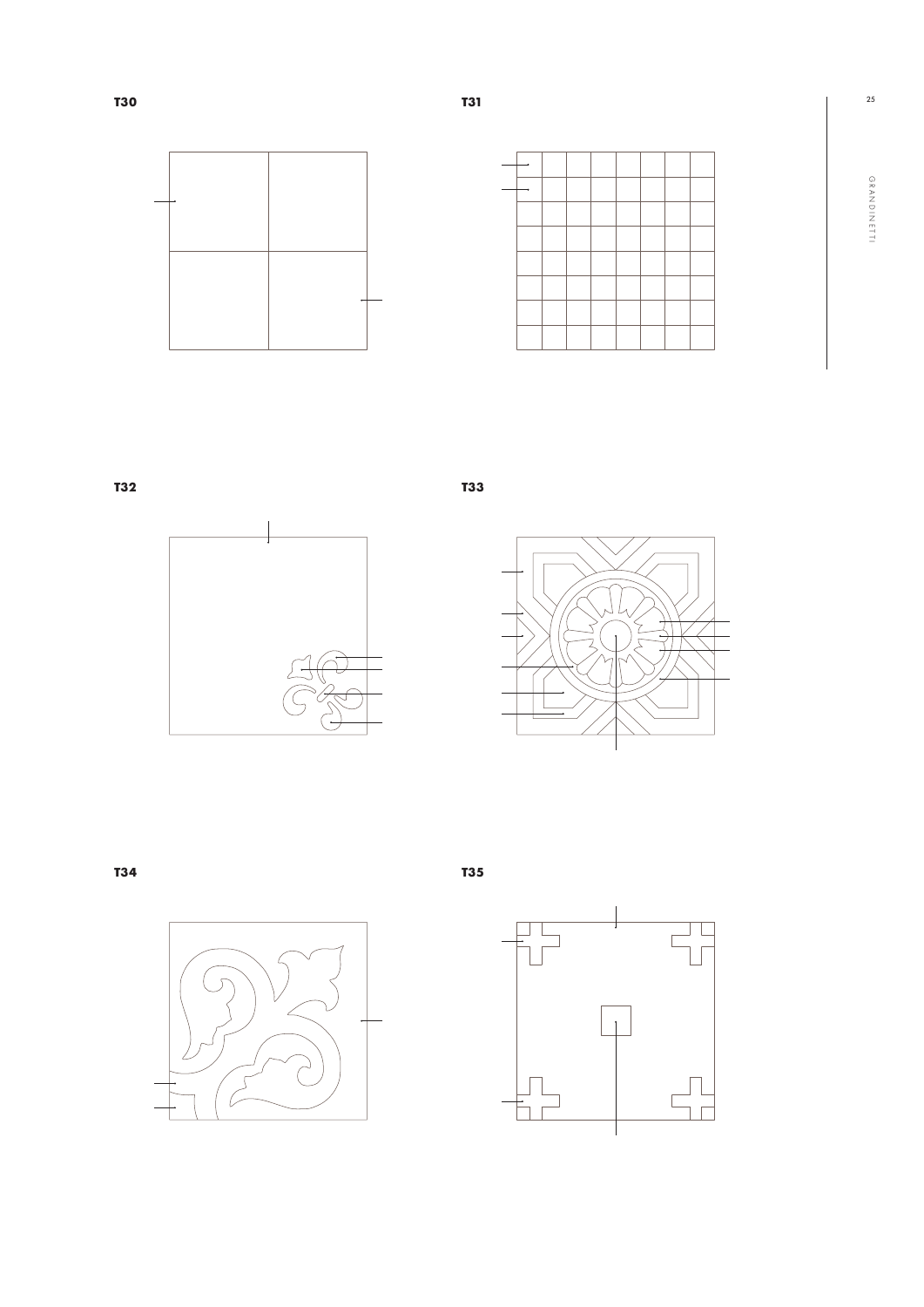







**T39**

**T37**



**T40**



**T41**

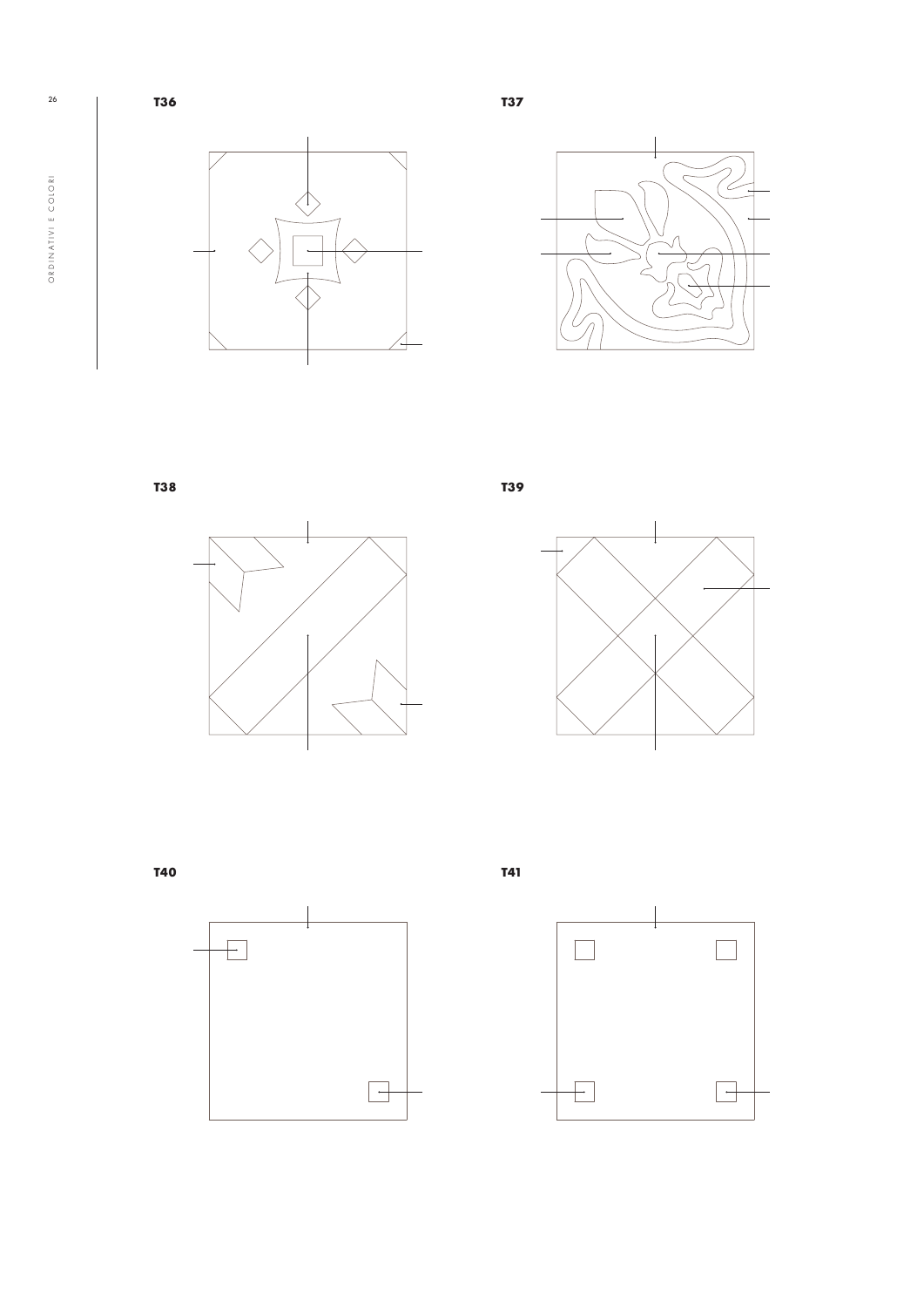





**T43**





**T45**



**T46**

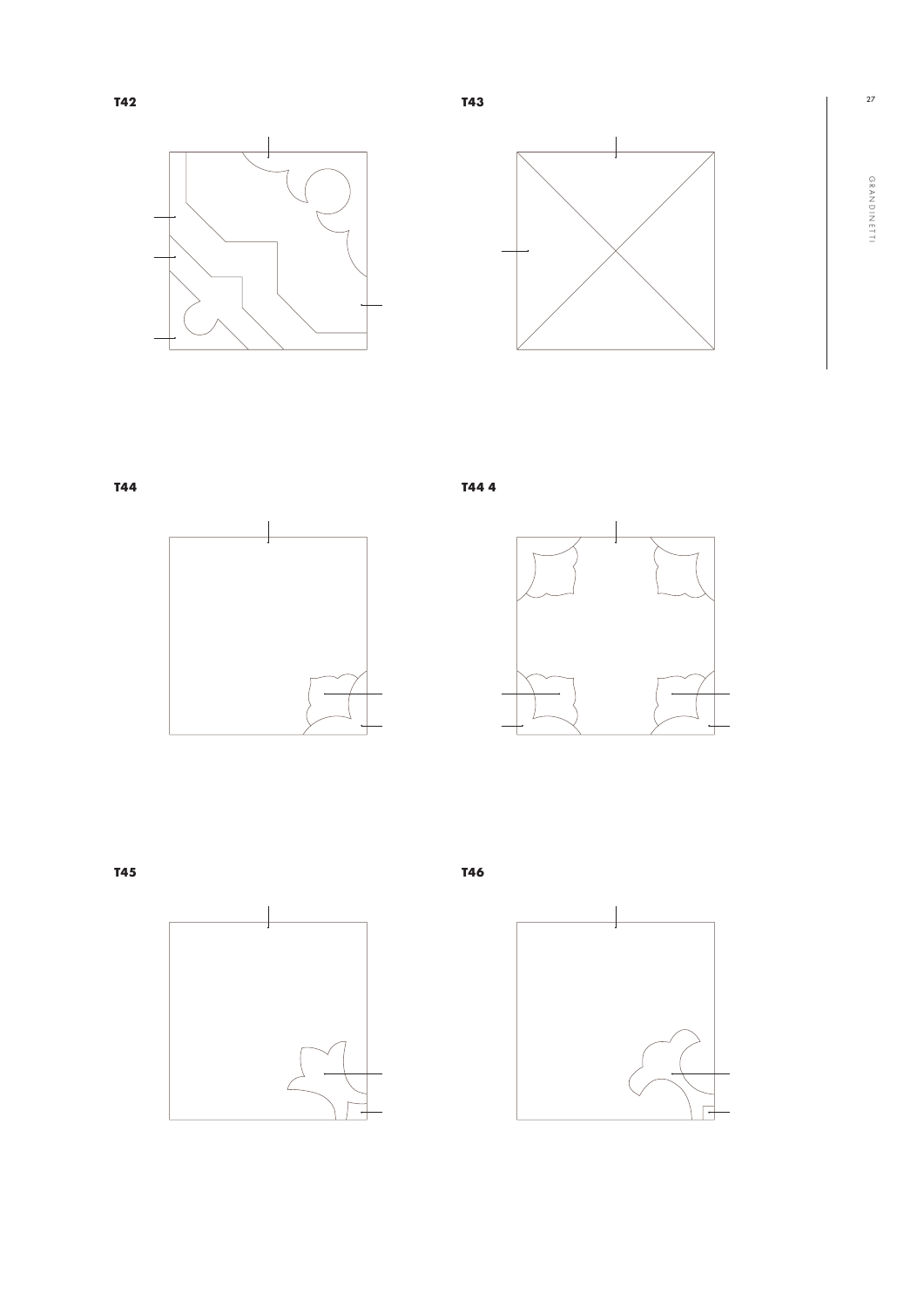

28





**T49**





**T51**







**T50**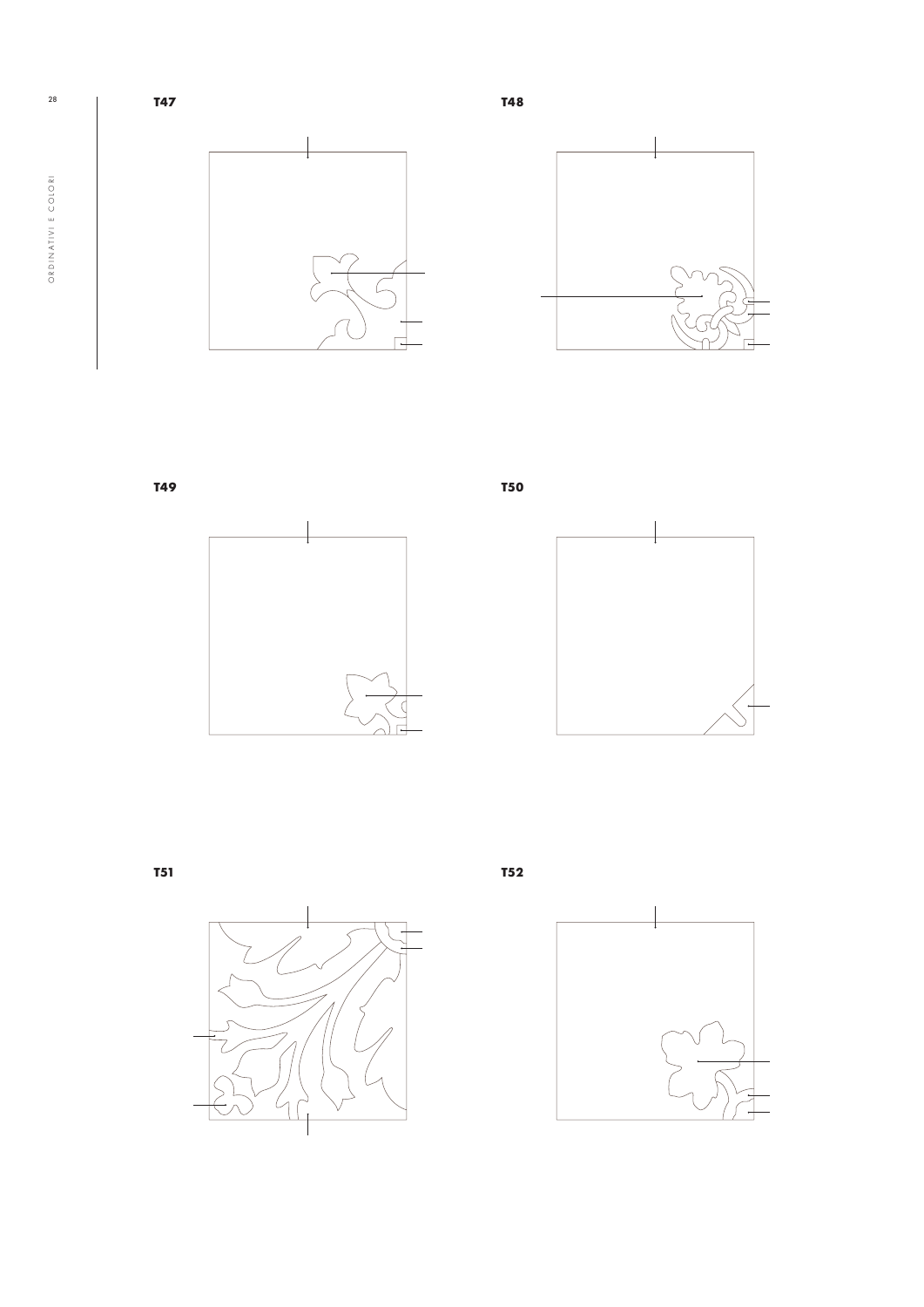













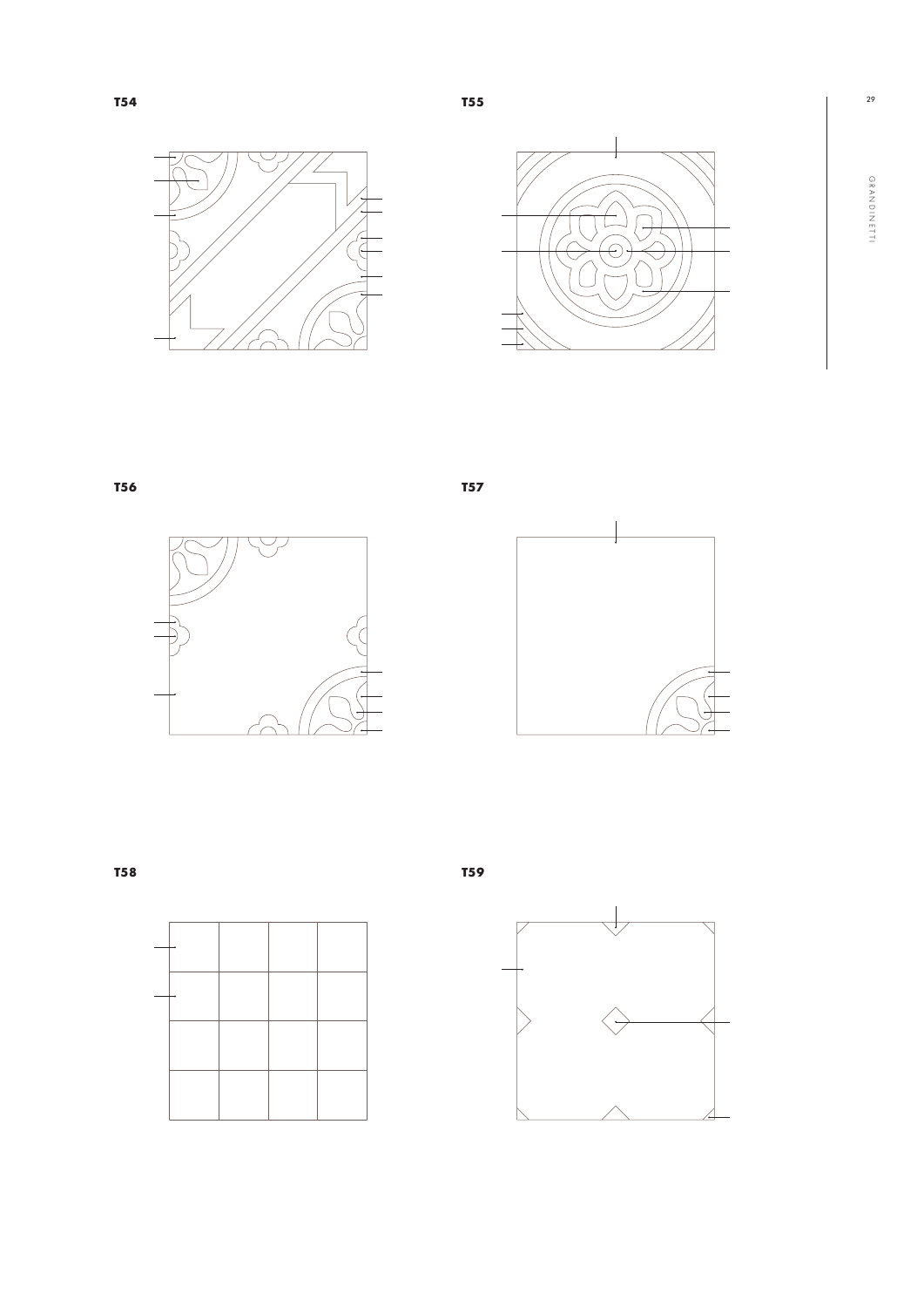







**T67**

**T61**



**T68**



**T69**

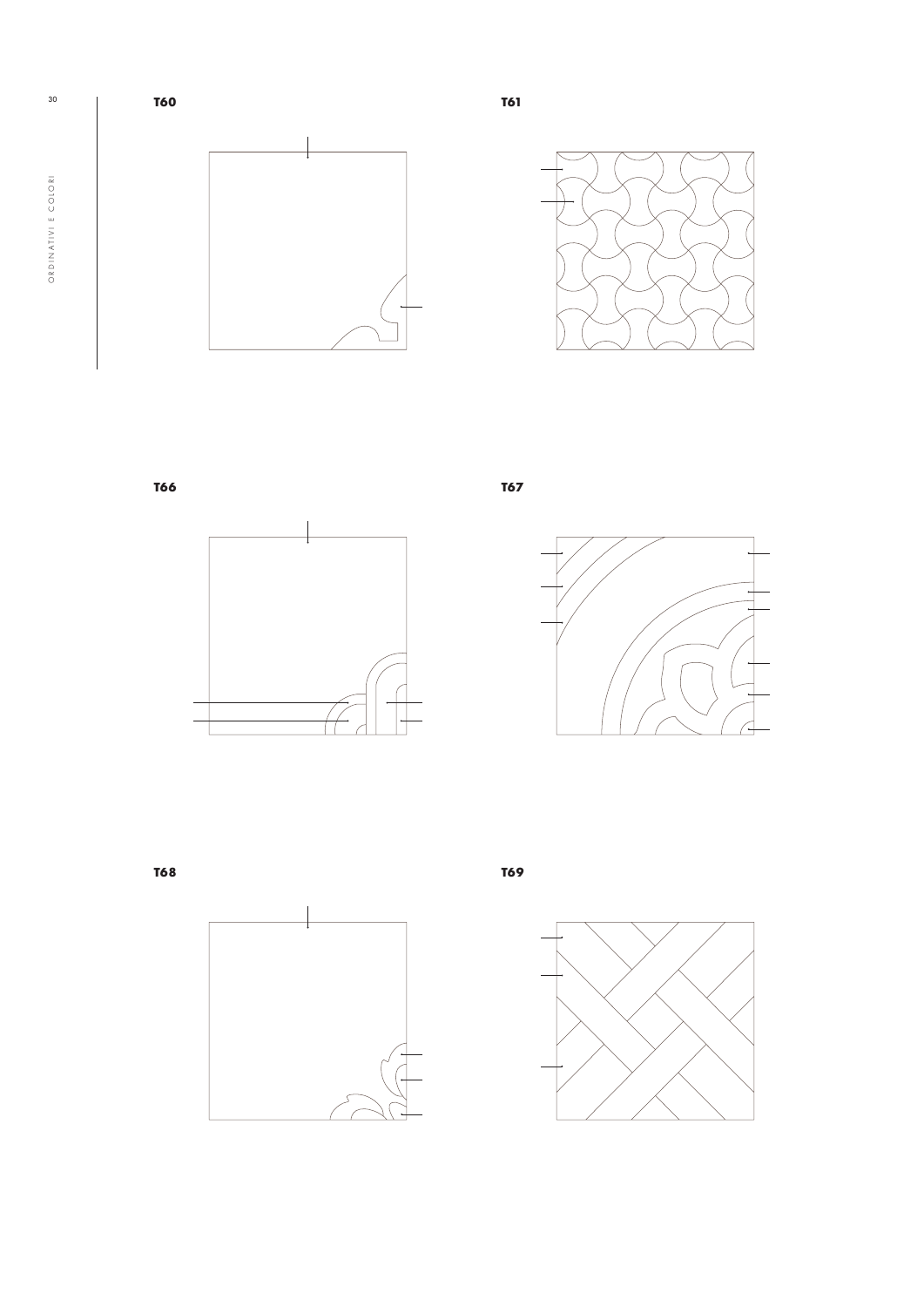



**T72**





**T74**



**T75**

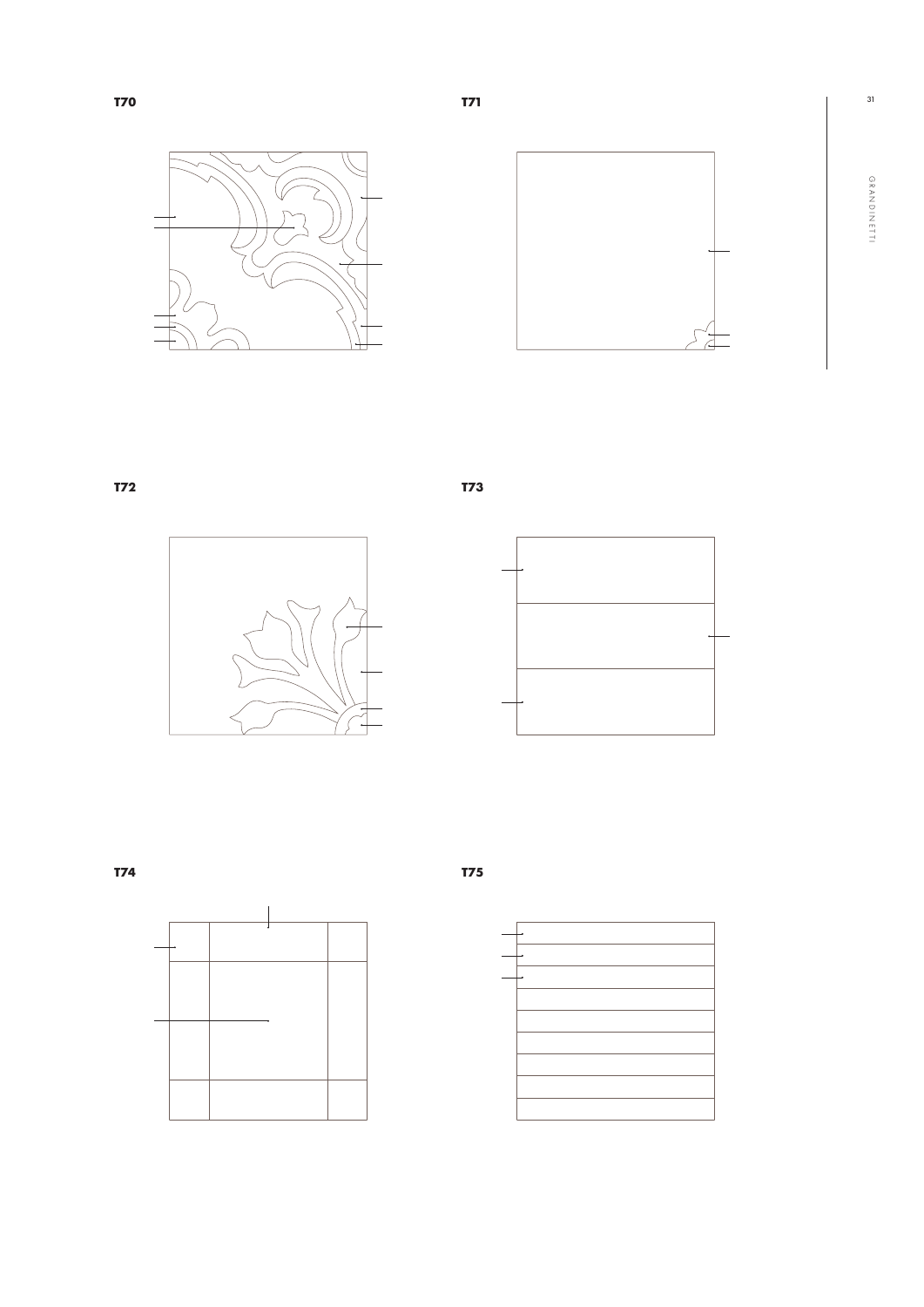

32





**T78**



**T79**



**T80**



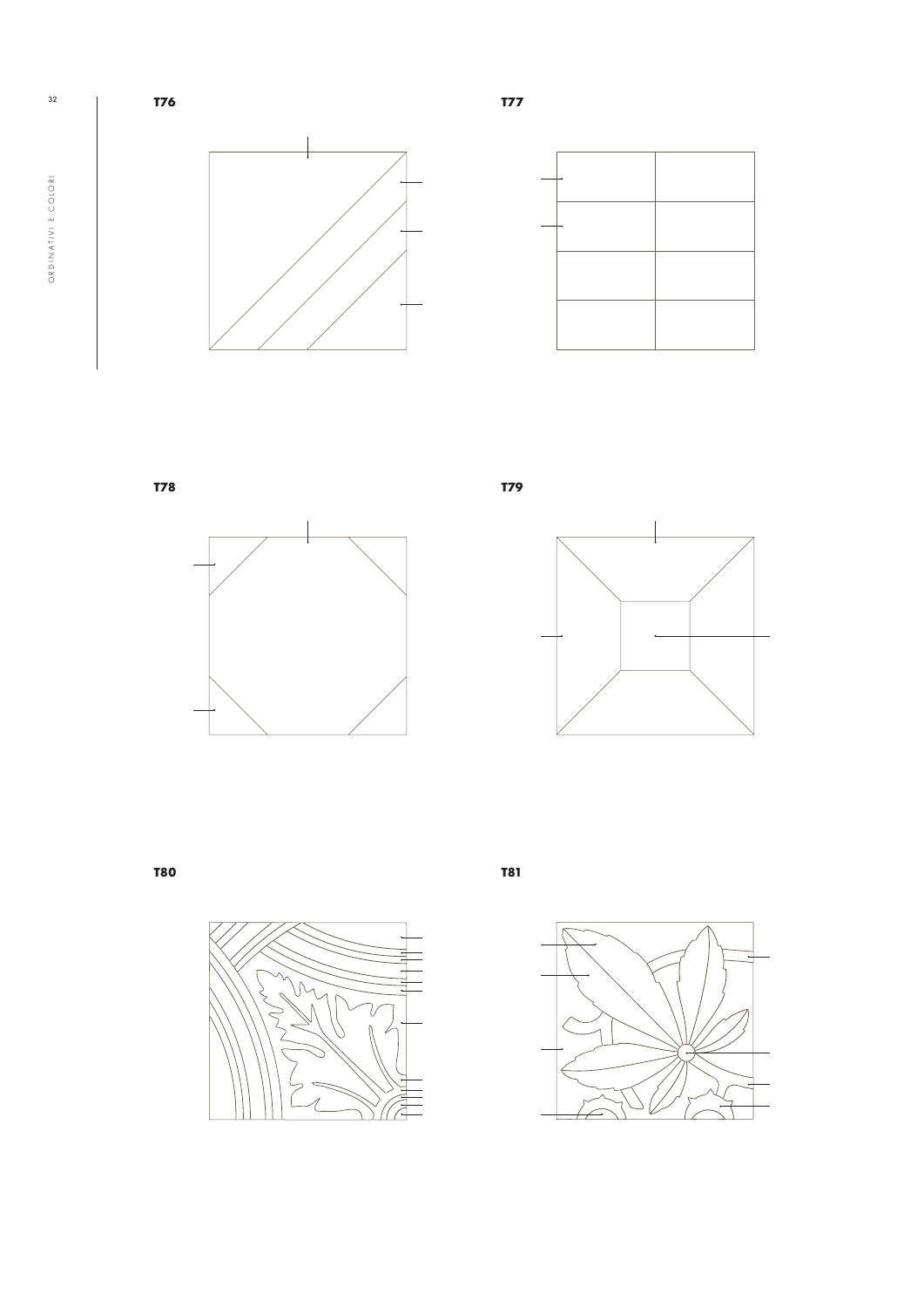**T87**





**T84**





**T86**





GRANDINETTI

GRANDINETTI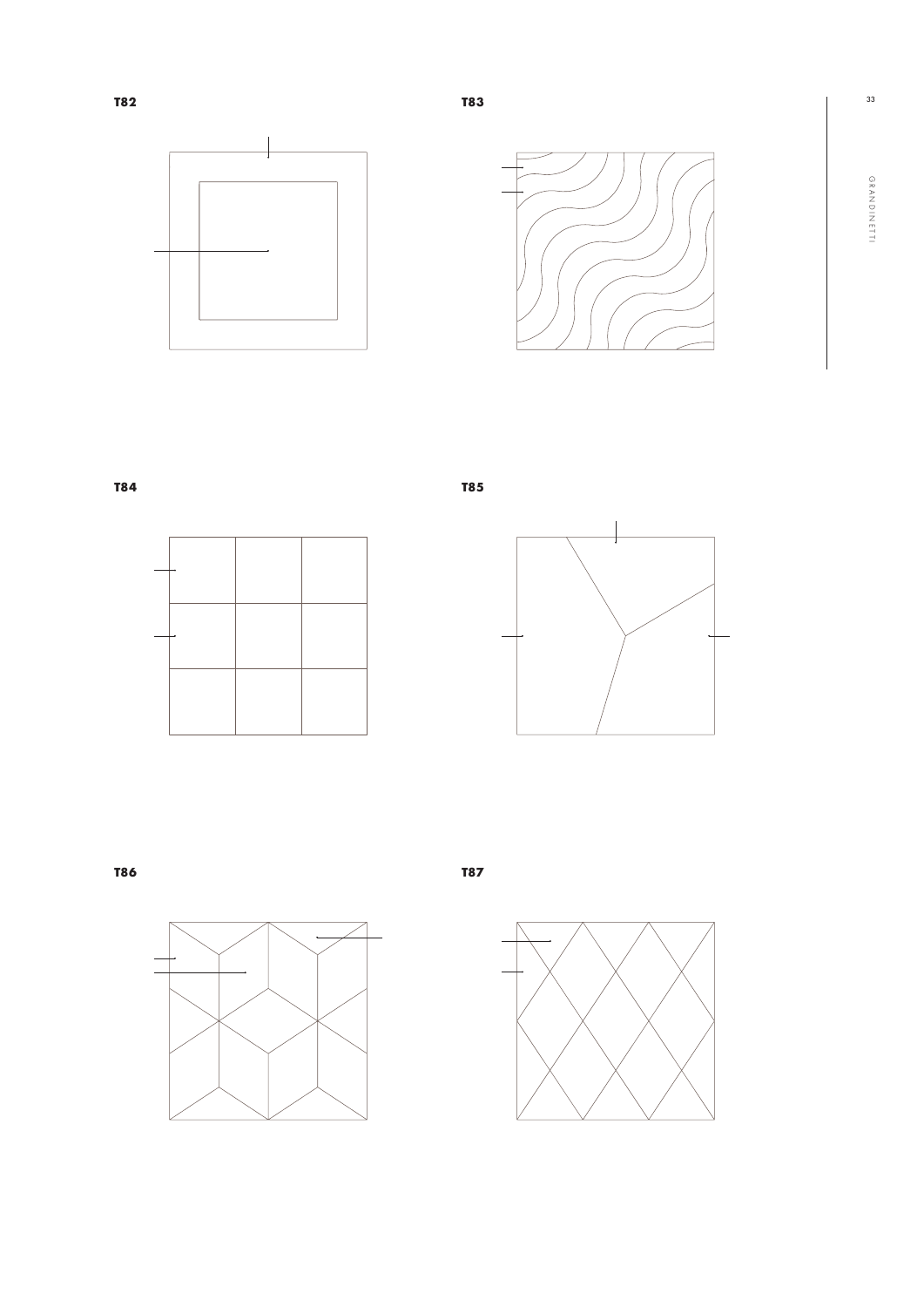





**T91**



**T92**





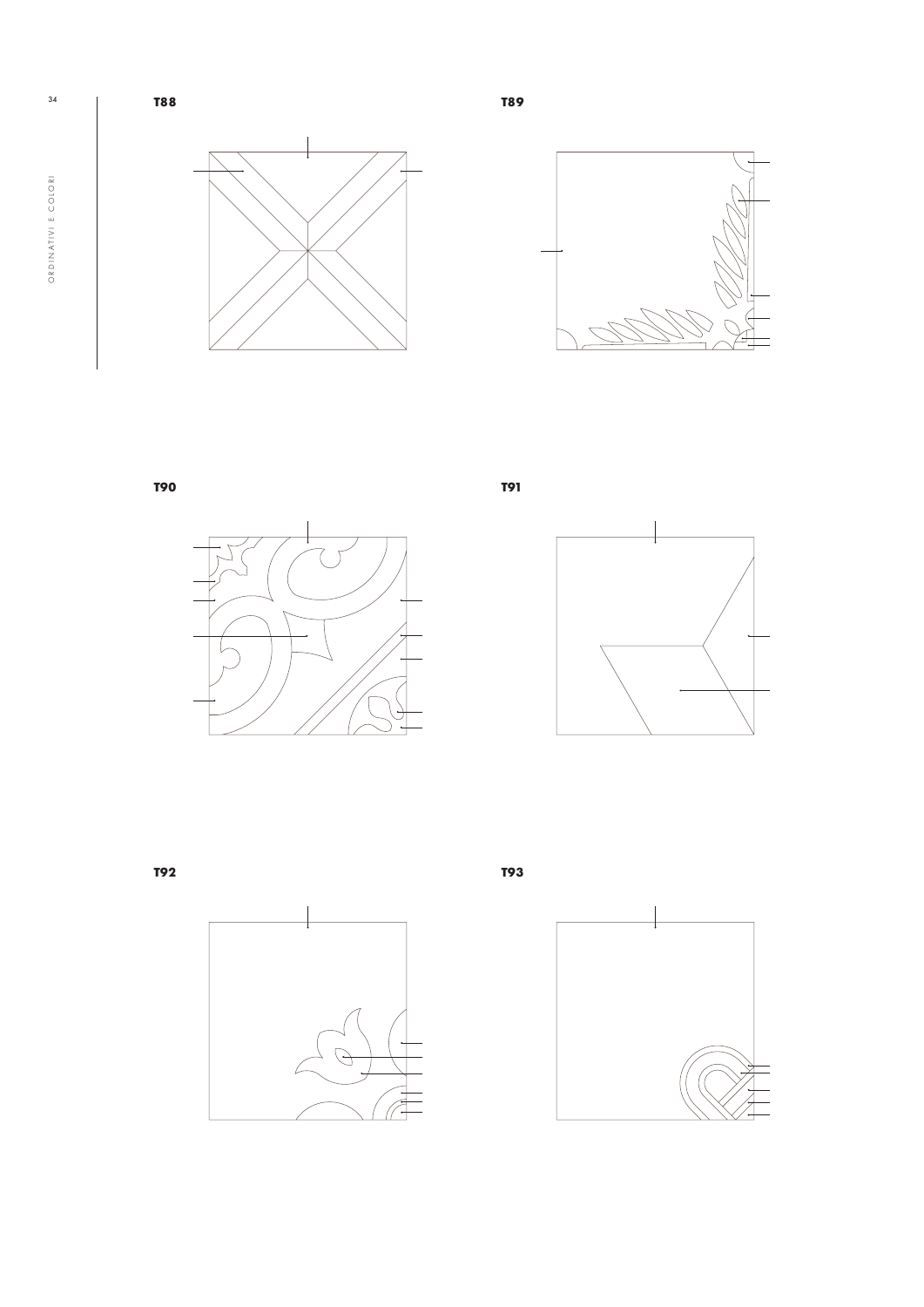



**T96**









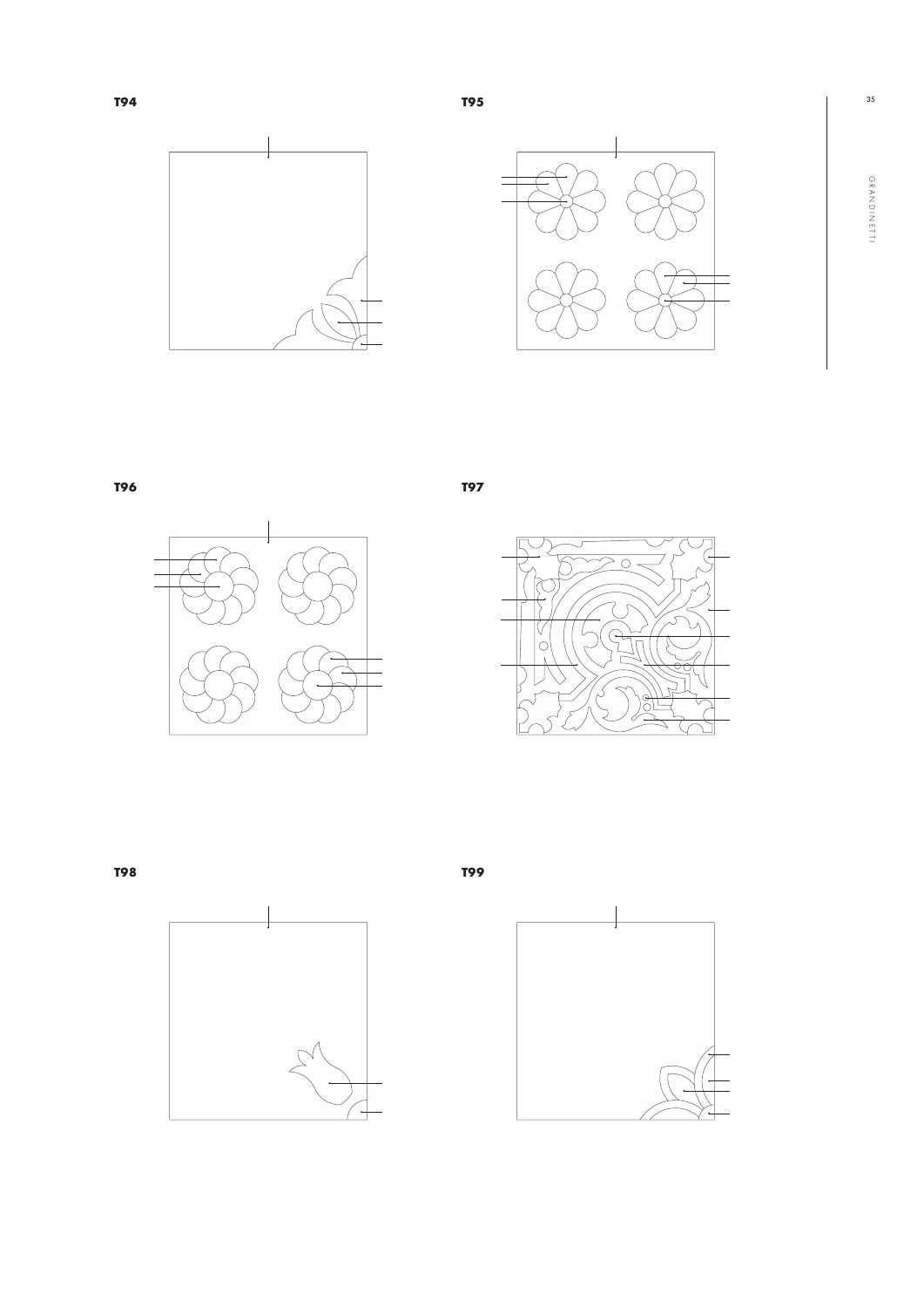

**T102**



**T104**



**T105**

**T101**

**T103**

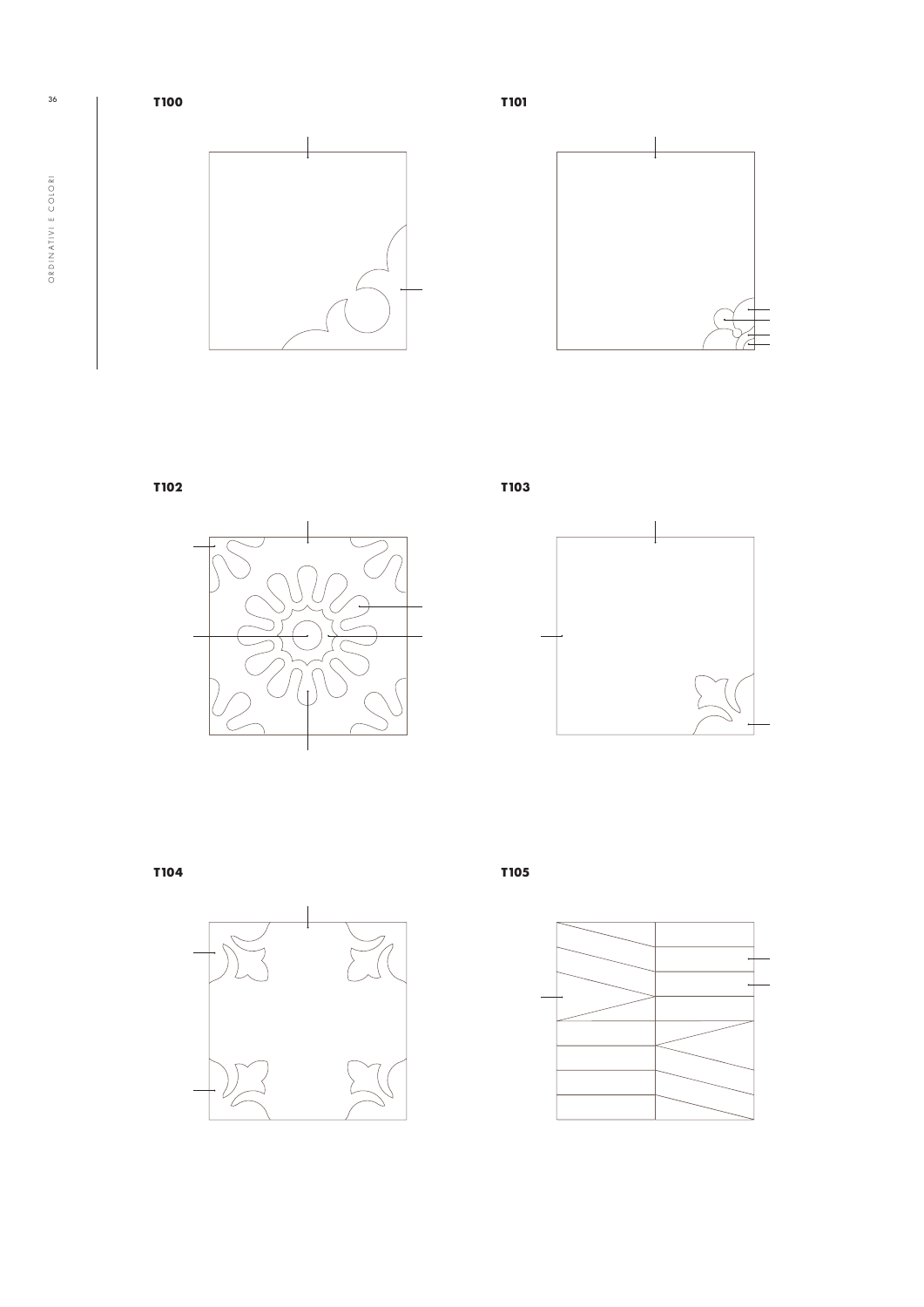



**T107 B**

**T107 C**





**T107 D**



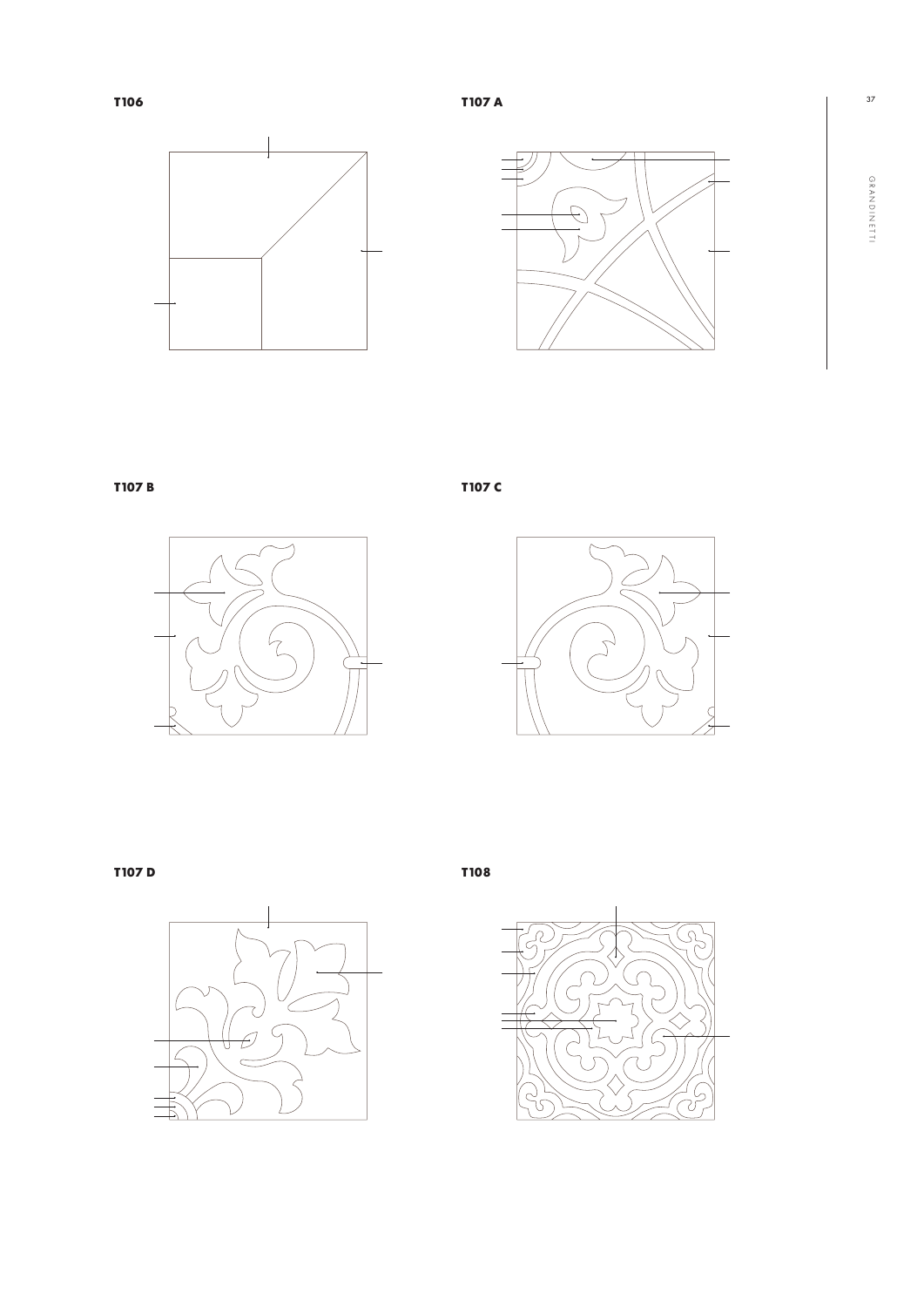

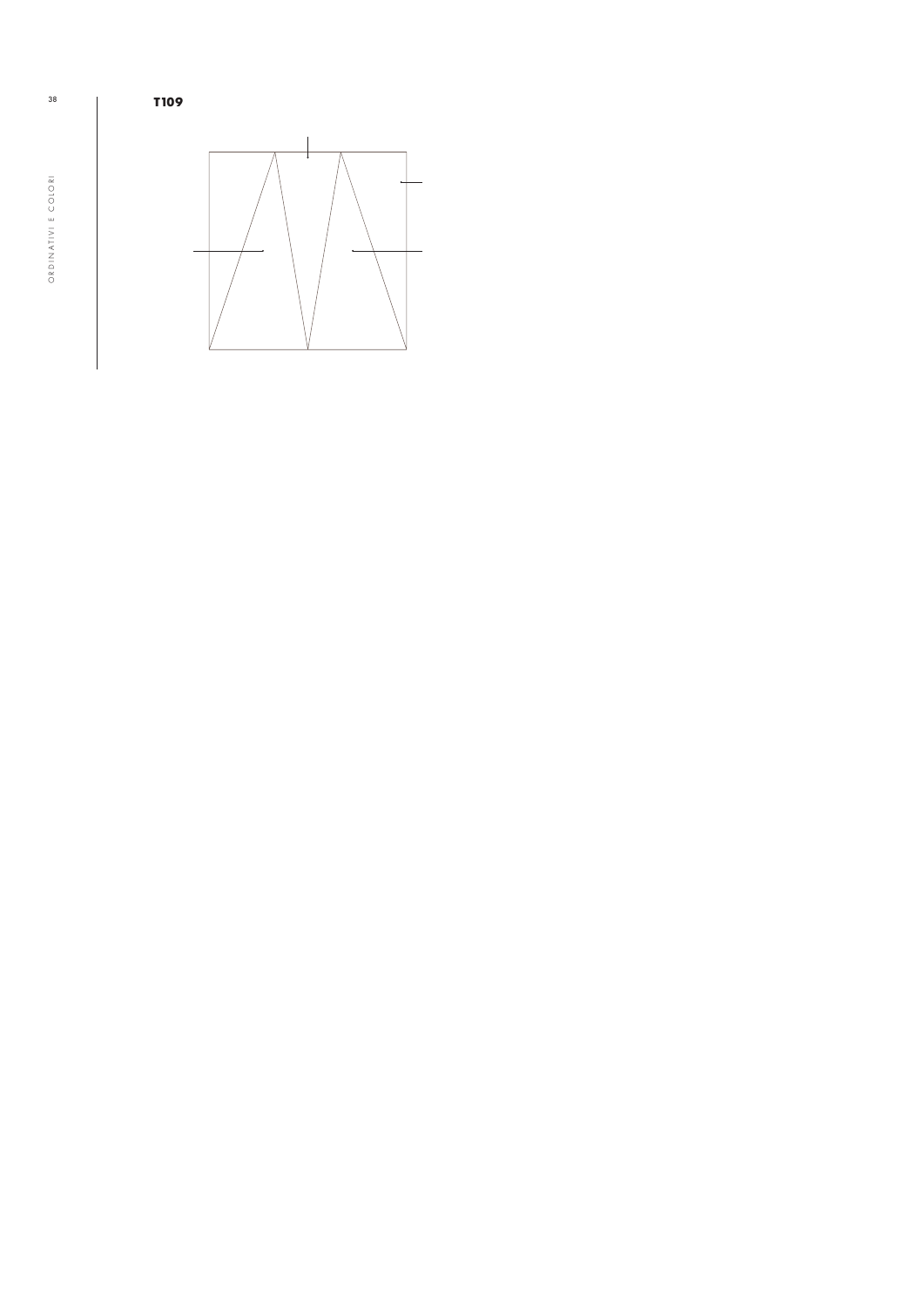BANNUNETTI

GRANDINETTI

39





**TP2**



**TP3**



**TP4**



**TP5**

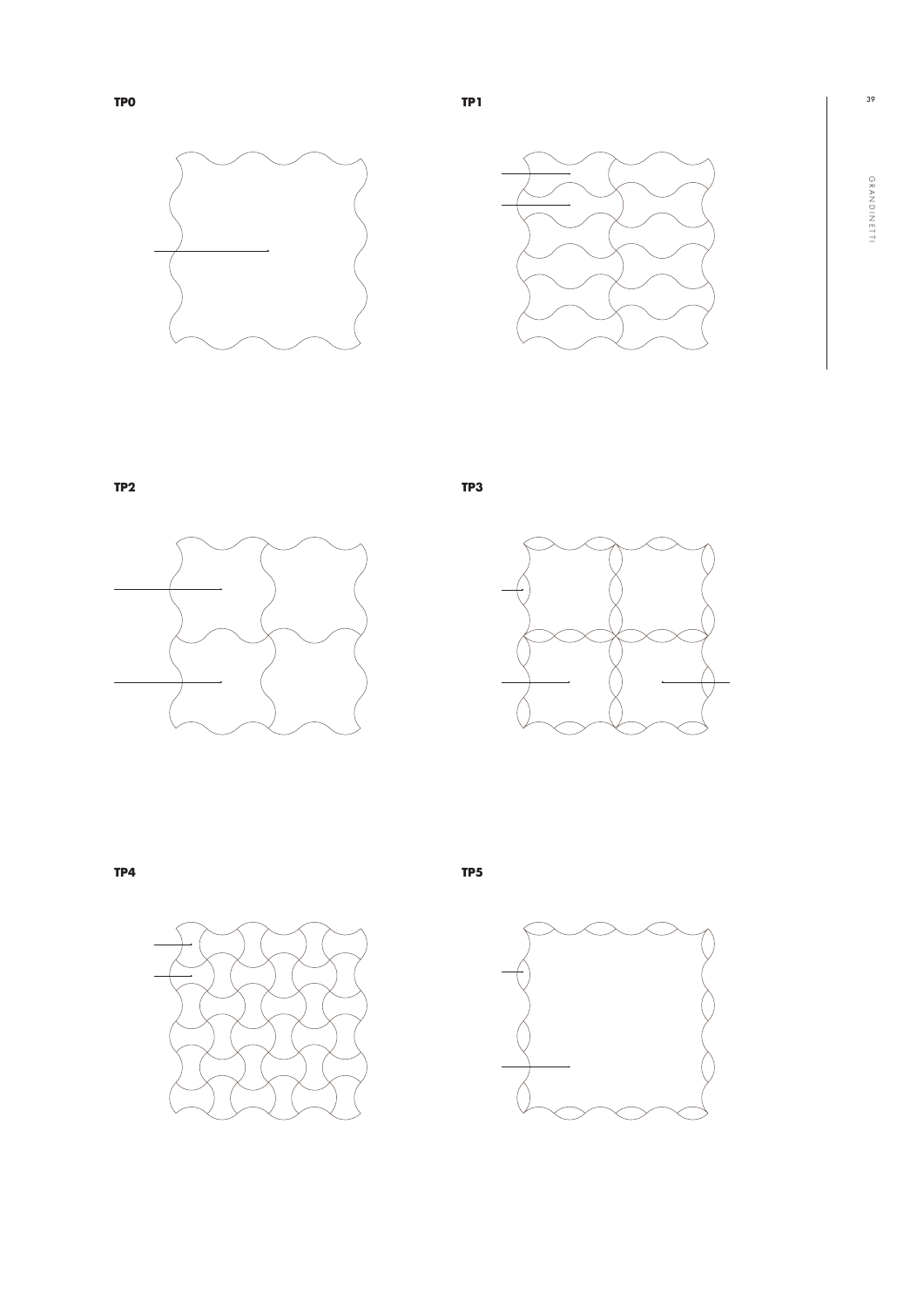**DS1**



**DS2**



**DS3**



**DS4**



**DS5**





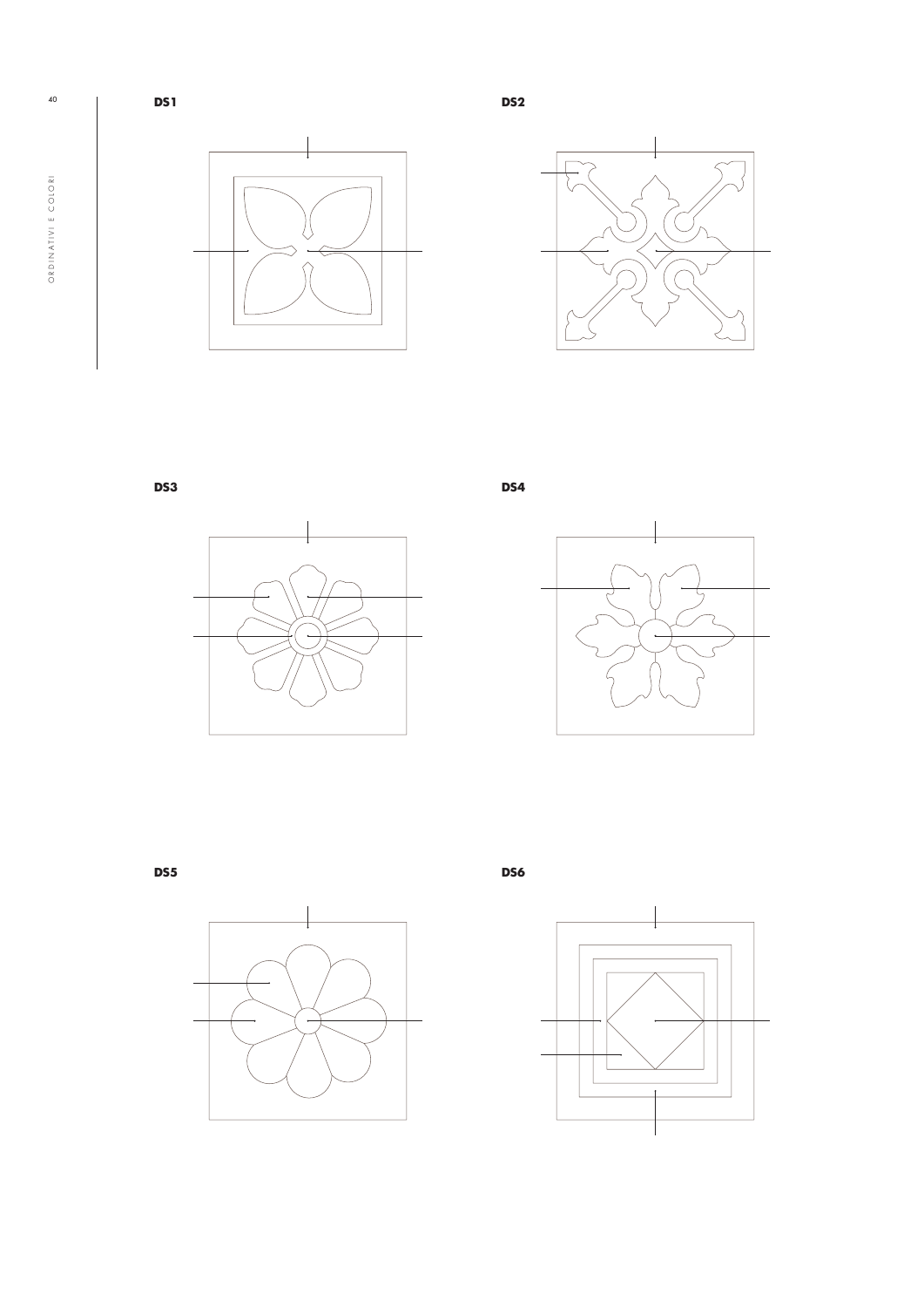



**DS9**





**DS11 DS12**



**DS8**

**DS10**

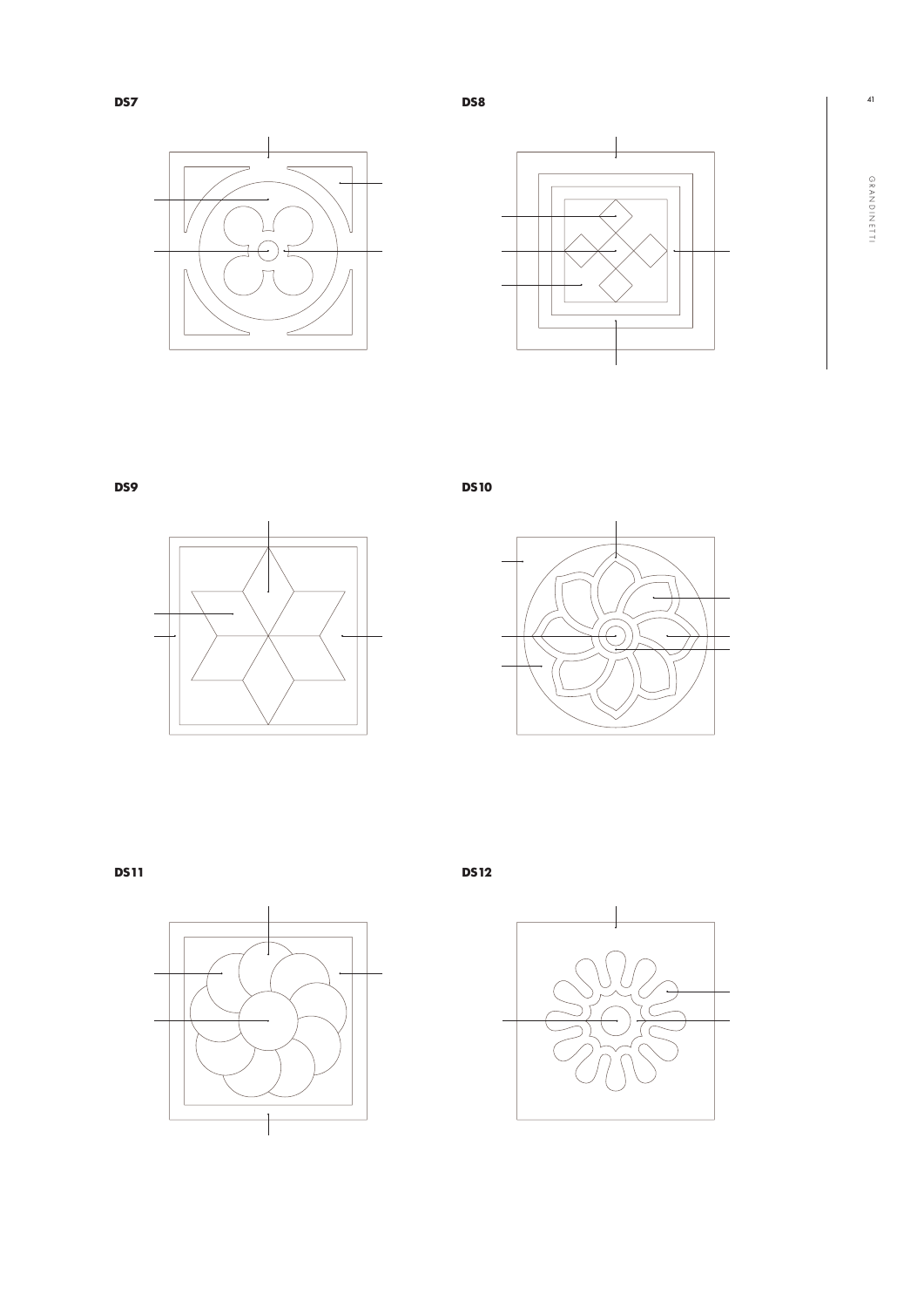42





**B23 DS**



**RDV1**

**B1S**



**T62**



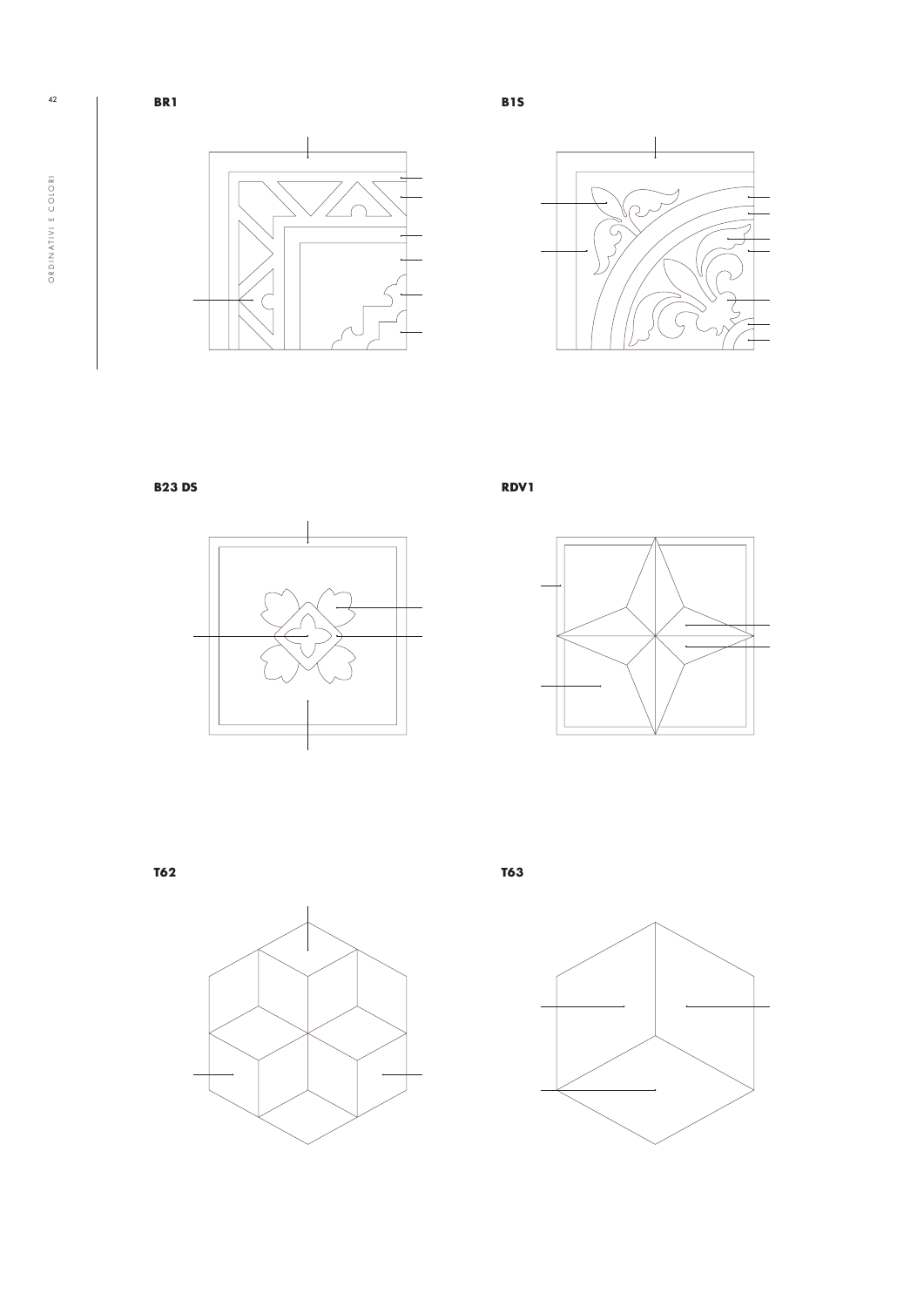43





**RDV2**

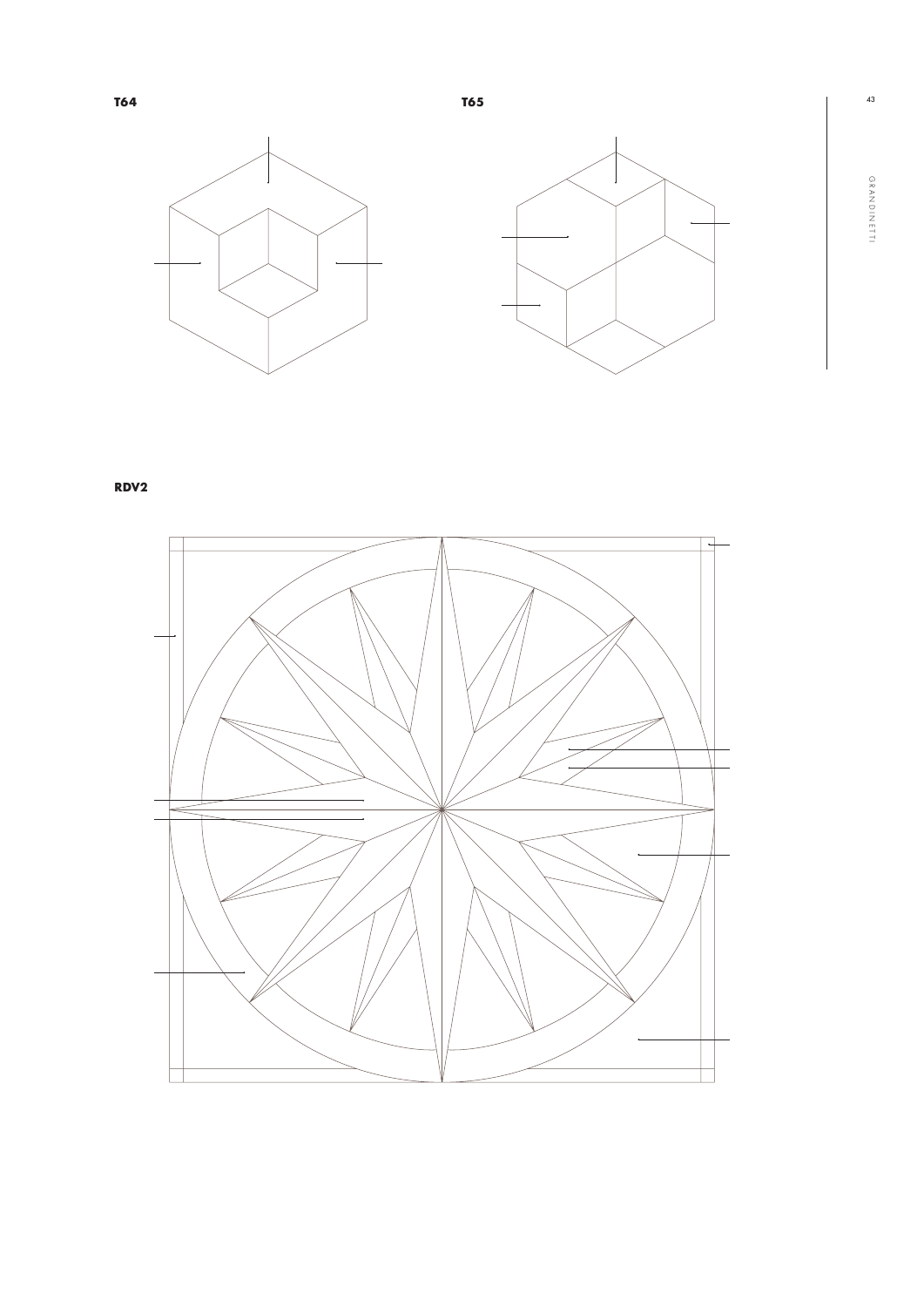**RDV3**

ORDINATIVI E COLORI ORDINATIVI E COLORI

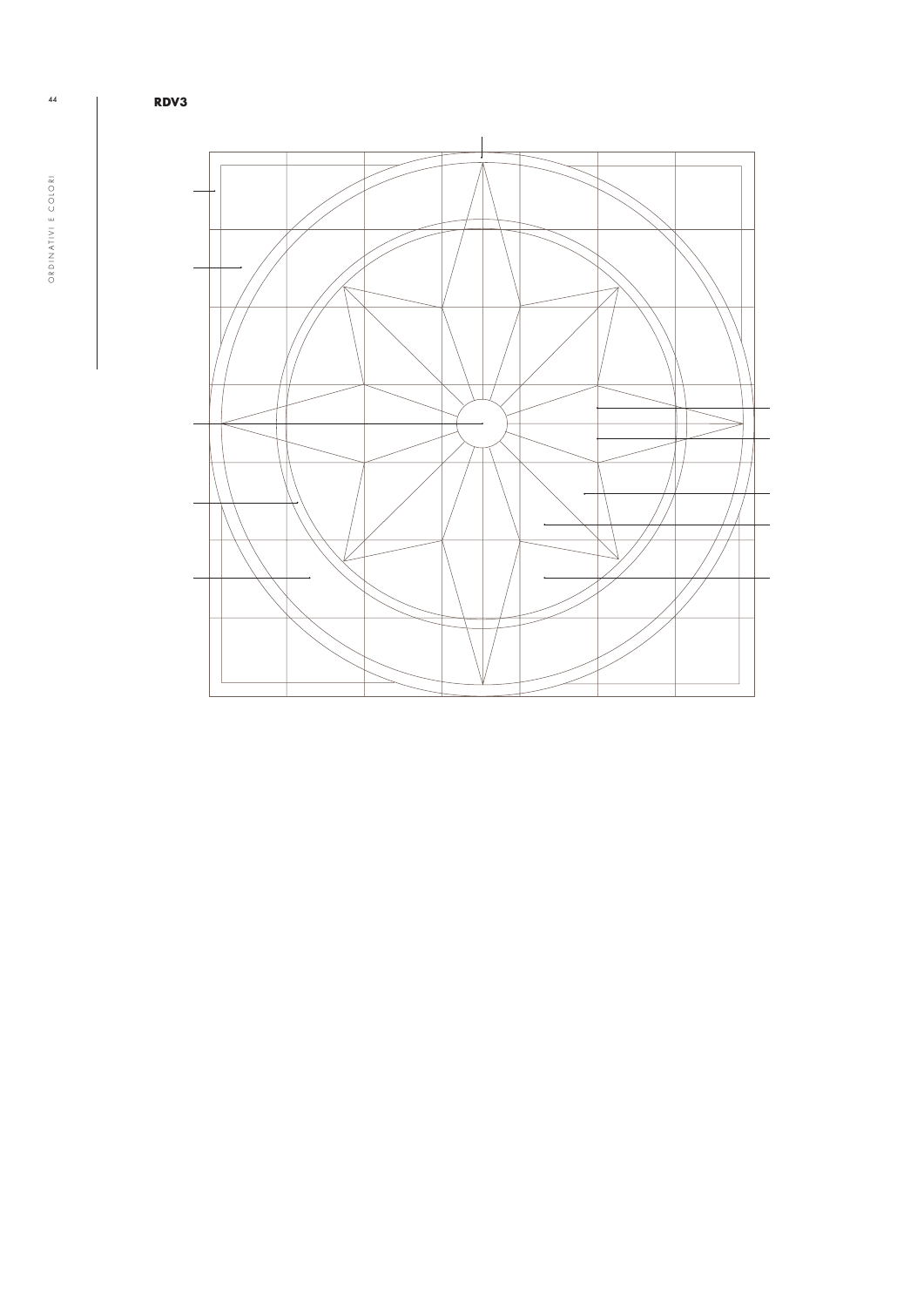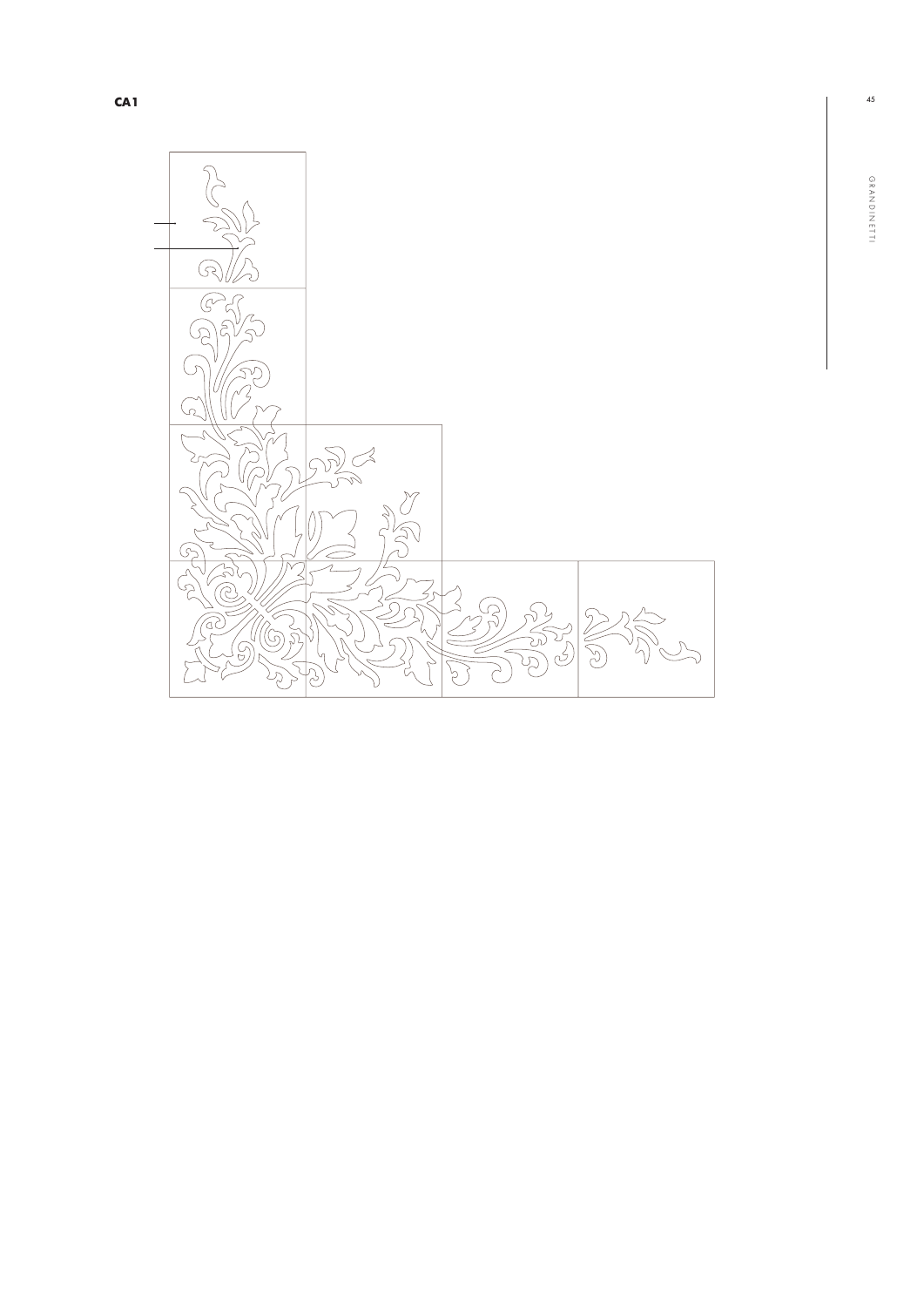Coordinamento e direzione Valentino Grandinetti

Progetto grafico **Numeroquattro** 



#### GRANDINETTI SRL

Via Orazio Marziario 2/4 62027 San Severino Marche (MC)

tel +39 0733 645750 fax +39 0733 1776690 www.grandinetti.it grandinetti@grandinetti.it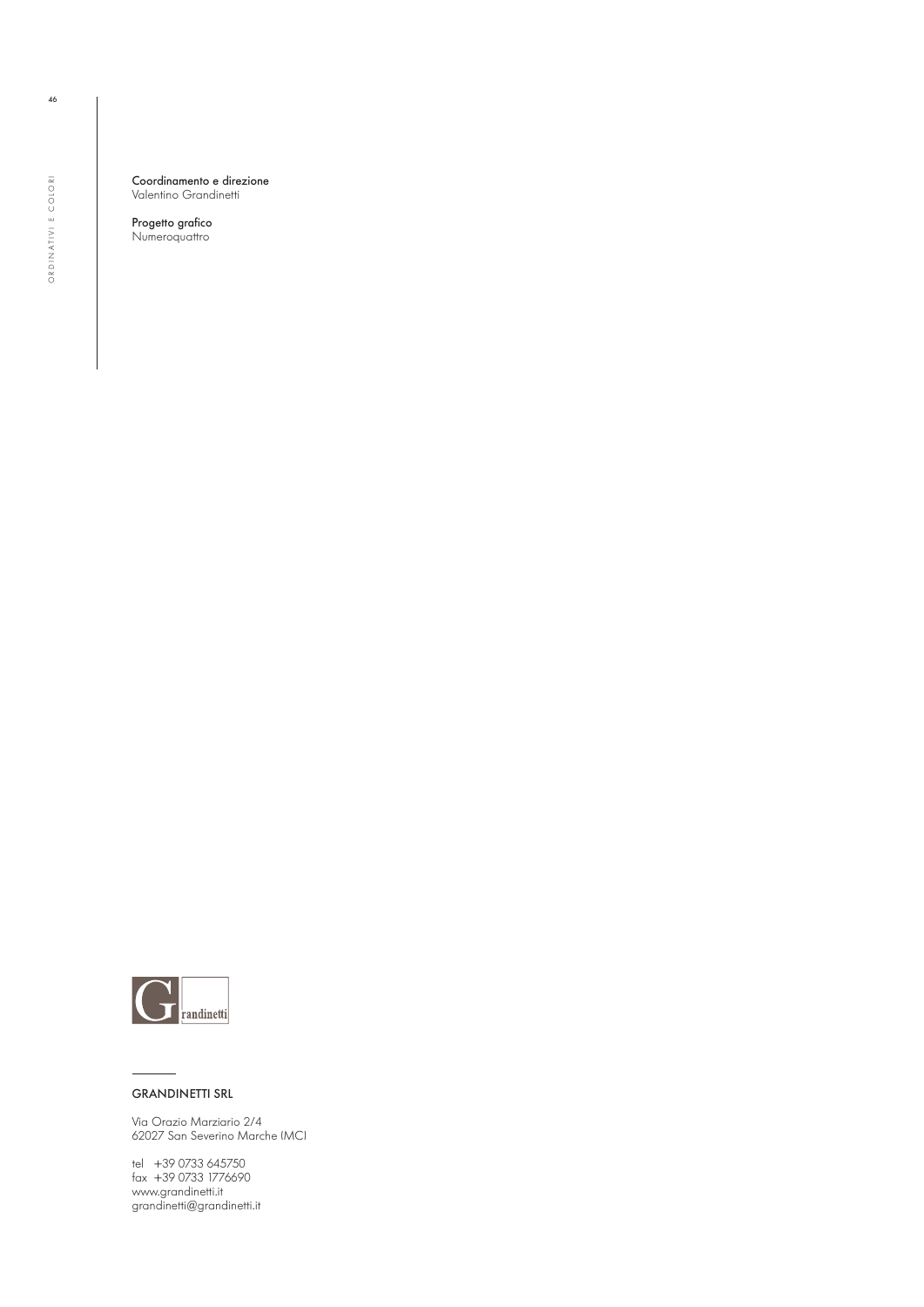BANNUNETTI GRANDINETTI